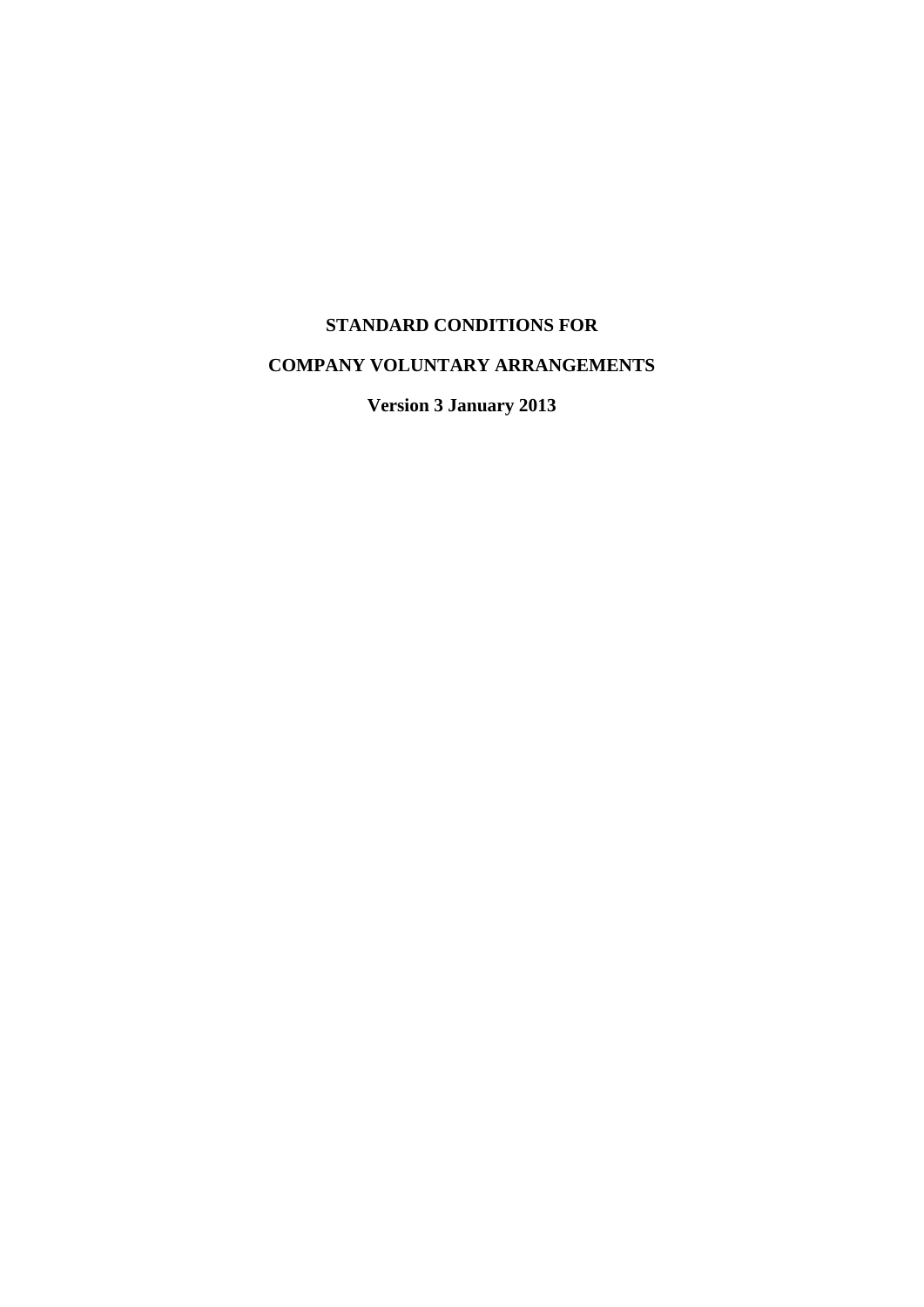| <b>TABLE OF CONTENTS</b>           |                                                                   | $\mathbf{1}$          |  |
|------------------------------------|-------------------------------------------------------------------|-----------------------|--|
|                                    | <b>COMPANY VOLUNTARY ARRANGEMENTS</b>                             | $\mathbf{1}$          |  |
| <b>PART I: INTERPRETATION</b><br>5 |                                                                   |                       |  |
| 1<br>$\overline{c}$                | Miscellaneous definitions<br>The Conditions                       | 5<br>5                |  |
|                                    | PART II: COMMENCEMENT, EFFECT, AND DURATION OF ARRANGEMENT        | 6                     |  |
| 3                                  | Commencement of Arrangement                                       | 6                     |  |
| $\overline{4}$                     | Nature and effect of the Arrangement                              | $\boldsymbol{\delta}$ |  |
| 5                                  | Existing proceedings against Company                              | $\boldsymbol{\delta}$ |  |
| 6                                  | Existing execution against Company's assets                       | $\boldsymbol{7}$      |  |
| $\boldsymbol{7}$                   | Mutual credit and set-off                                         | $\boldsymbol{7}$      |  |
| $\boldsymbol{8}$                   | <b>Duration of Arrangement</b>                                    | $\boldsymbol{7}$      |  |
| 9                                  | Completion of Arrangement                                         | $\boldsymbol{8}$      |  |
| 10                                 | Substantial Compliance                                            | $\boldsymbol{8}$      |  |
| 11                                 | Termination of Arrangement                                        | 9                     |  |
|                                    | PART III: SUPERVISOR'S FUNCTIONS, POWERS ETC                      | 9                     |  |
| 12                                 | Supervisor's functions                                            | 9                     |  |
| 13                                 | Supervisor's powers                                               | $\mathfrak g$         |  |
| 14                                 | Supervisor's powers upon completion/termination                   | $10\,$                |  |
| 15                                 | Exercise of Supervisor's functions and powers                     | $10\,$                |  |
| 16                                 | Restriction of Supervisor's duty and liability                    | 10                    |  |
| 17                                 | Supervisor's fees, costs and expenses                             | 11                    |  |
| 18                                 | Supervisor's resignation                                          | 11                    |  |
| 19                                 | Removal of Supervisor from office                                 | 11                    |  |
| 20                                 | Vacation of Office by Supervisor                                  | 12                    |  |
| 21                                 | Vacancy in the office of Supervisor                               | 12                    |  |
|                                    | PART IV: WARRANTY, DUTIES & OBLIGATIONS                           | 13                    |  |
| 22                                 | Debtor's warranty                                                 | 13                    |  |
| 23                                 | Duties in relation to Supervisor of the Company and its Directors | 13                    |  |
| 24                                 | Duty to hand over property to Supervisor                          | 13                    |  |
| 25                                 | <i>Further documents</i>                                          | 13                    |  |
| 26                                 | Debtor's warranty                                                 | 14                    |  |
|                                    | <b>PART V: ARRANGEMENT ASSETS</b>                                 | 14                    |  |
| 27                                 | Arrangement assets                                                | 14                    |  |
| 28                                 | After-acquired assets                                             | 14                    |  |
| 29                                 | Trust of Arrangement assets                                       | 14                    |  |
| 30                                 | Restriction on sale of business                                   | 15                    |  |
|                                    | <b>PART VI: CLAIMS</b>                                            | 15                    |  |
| 31                                 | Notice to submit claims                                           | 15                    |  |
| 32                                 | Submission of claims                                              | 15                    |  |
| 33                                 | Variation of claims                                               | 15                    |  |
| 34                                 | Production of documents                                           | 15                    |  |
| 35                                 | Affidavit substantiating claim                                    | 15                    |  |
|                                    |                                                                   |                       |  |

#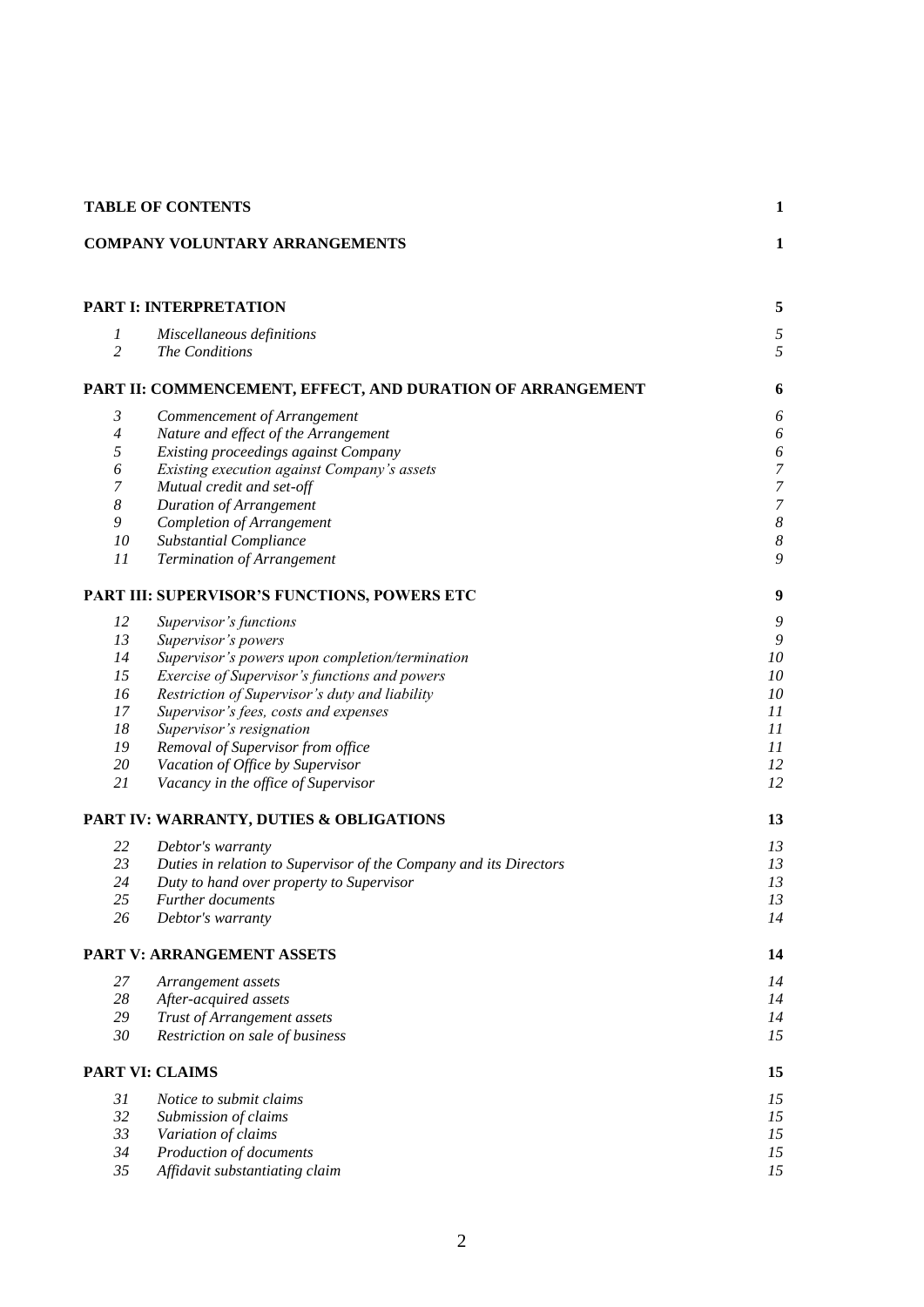| 36       | Supervisor to allow inspection of claims                                | 15       |
|----------|-------------------------------------------------------------------------|----------|
| 37       | Admission and rejection of claims for Dividend                          | 15       |
| 38       | Appeal against decision on claim                                        | 16       |
| 39       | Debts of uncertain value                                                | 16       |
| 40       | <b>Secured Creditors</b>                                                | 16       |
| 41       | Foreign currency Debts                                                  | 17       |
| 42       | Debts payable at future time                                            | 17       |
| 43<br>44 | <b>Interest on Debts</b><br>Cost of submitting claims                   | 17<br>17 |
|          |                                                                         |          |
|          | PART VII CREDITORS WHO DO NOT HAVE NOTICE                               | 17       |
| 45       | Claims arising where funds available                                    | 17       |
| 46       | Claims arising where no funds available                                 | 18       |
| 47       | Effect of claims on debtor                                              | 18       |
| 48<br>49 | Notification of claims to Creditors<br>Claims arising after termination | 18<br>18 |
|          |                                                                         |          |
|          | PART VIII: PAYMENT OF DIVIDENDS                                         | 19       |
| 50       | Distribution by Dividend                                                | 19       |
| 51       | Notice of intended Dividend                                             | 19       |
| 52       | Notice of declaration                                                   | 19       |
| 53       | Claim altered after payment of Dividend                                 | 20       |
| 54       | <b>Secured Creditors</b>                                                | 20       |
| 55       | Assignment of Debts or rights to Dividend                               | 20       |
| 56       | Debts payable at future time                                            | 20       |
| 57       | Debts of unpaid Creditors                                               | 21       |
|          | PART IX: PRIORITY OF PAYMENTS AND DISTRIBUTIONS                         | 21       |
| 58       | Costs and Expenses of the Arrangement                                   | 21       |
| 59       | Priority of Debts and application of surplus                            | 21       |
|          | PART X: THE CREDITORS COMMITTEE & MEETINGS OF CREDITORS                 | 22       |
| 60       | The Creditors' Committee                                                | 22       |
| 61       | Power to call/requisition meetings of Creditors                         | 22       |
| 62       | Calling Creditors' meetings                                             | 23       |
| 63       | Cost of summoning meetings                                              | 23       |
| 63A      | Remote attendance at meetings                                           | 243      |
| 63B      | Use of websites                                                         | 24       |
| 64       | Entitlement to vote                                                     | 24       |
| 65       | Admission and rejection of claim                                        | 24       |
| 66       | Majorities required to pass resolutions                                 | 25       |
| 67       | Chairman of meeting as proxy-holder                                     | 25       |
| 68       | Suspension/adjournment of meeting                                       | 25       |
| 69       | Record of proceedings                                                   | 26       |
| 70       | Postal resolutions                                                      | 26       |
|          | <b>PART XI: DEFAULT PROVISIONS</b>                                      | 27       |
| 71       | Breach by the Debtor of the terms of the Arrangement                    | 27       |
| 72       | Procedure following breach                                              | 27       |
| 73       | Retention of funds by Supervisor                                        | 28       |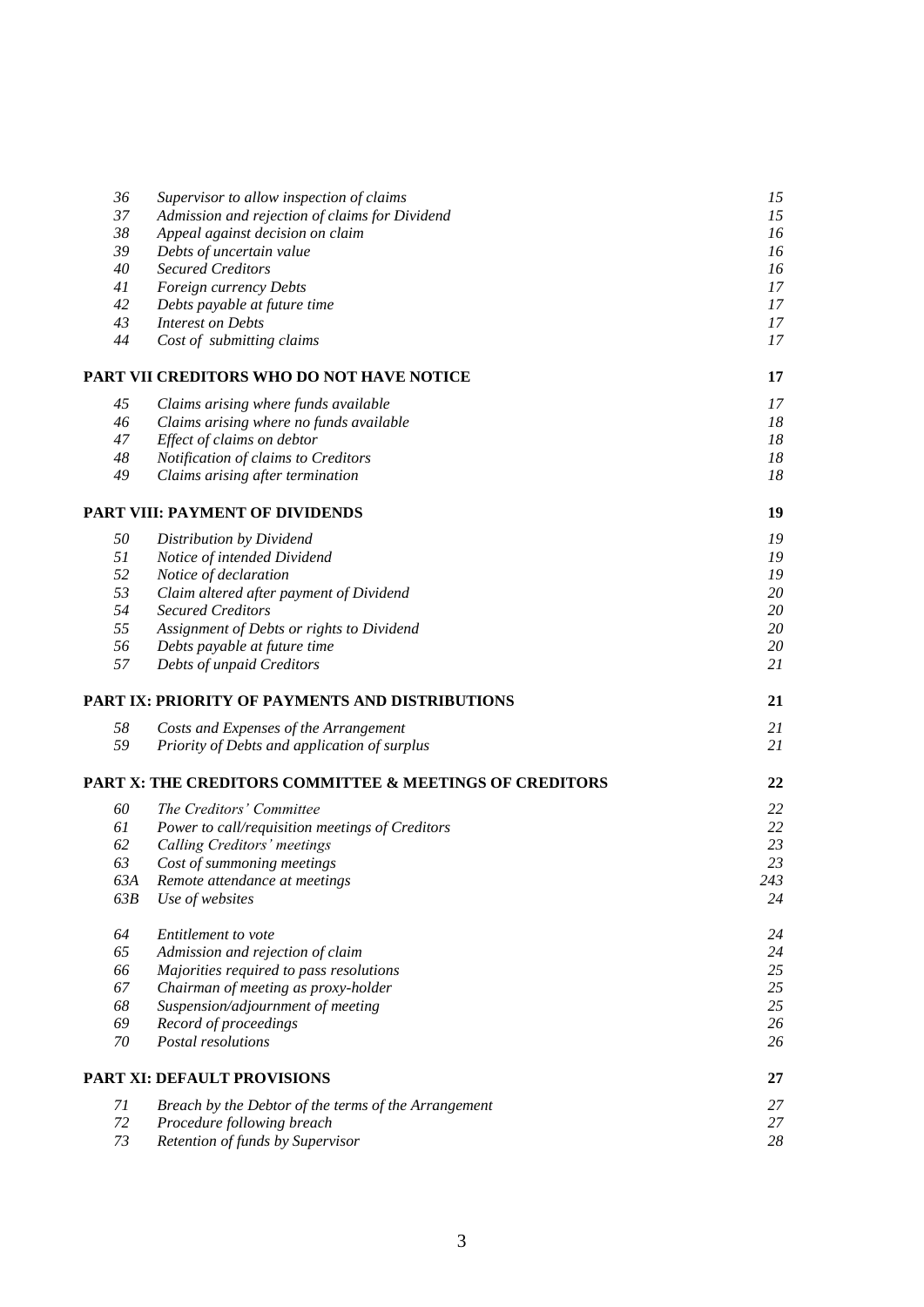#### **PART XII: MISCELLANEOUS PROVISIONS 28**

| 74 | Third Party obligations                 | 28 |
|----|-----------------------------------------|----|
| 75 | Variation of the Arrangement            | 28 |
| 76 | Tax liabilities arising on realisations | 29 |
| 77 | Invalidity and/or illegality            | 29 |
| 78 | Claims of landlord                      | 29 |
| 79 | Set-off of repayments                   | 30 |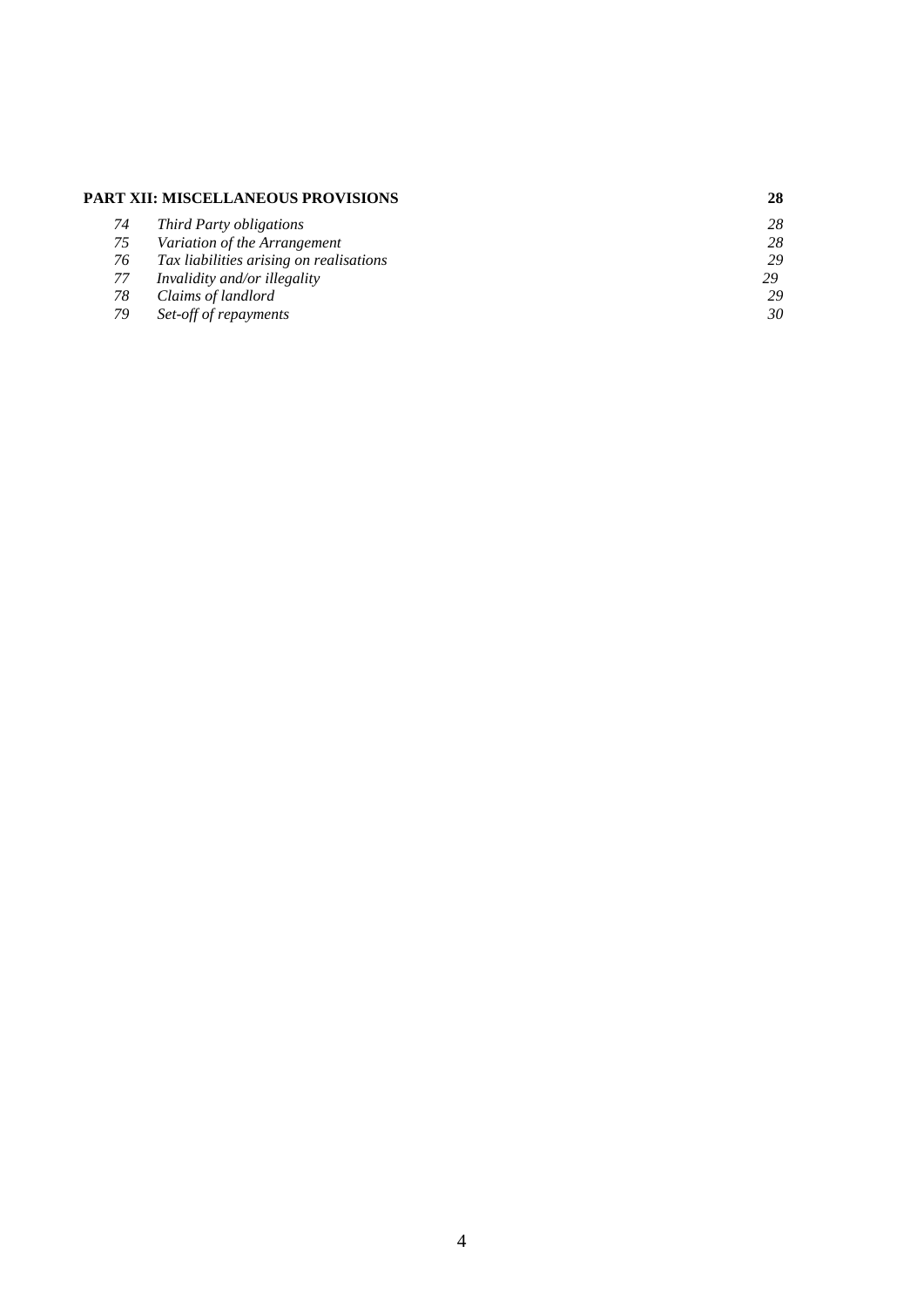### **PART I: INTERPRETATION**

#### **1 Miscellaneous definitions**

- **1** In the Arrangement, except where the context otherwise demands:
- (a) "**the Act**" means the Insolvency Act 1986 as amended;
- (b) "**the Arrangement**" means the Proposal and the Conditions read together;
- (c) "**Associate**" shall have the meaning given to it in section 435 of the Act;
- (d) "**the Conditions**" are these Conditions;
- (e) "**the Court**" means any court having jurisdiction in respect of the Arrangement;
- (f) "**Creditor**" is a person bound by the Arrangement to whom a Debt is owed;
- (g) "**Debt**" has the meaning given to it in section 382 of the Act with the modifications necessary to refer to a voluntary arrangement;
- (h) "**the Debtor**" means the Company that makes the Proposal;
- (i) **"Dividend"** means a distribution to Creditors;
- (j) "**Excluded Assets**" are those assets identified in the Proposal as being excluded from the Arrangement;
- (k) "**Paragraphs**" are Paragraphs of these Conditions; and Sub-paragraph shall be construed accordingly;
- (l) **"Preferential Creditor**" is a Creditor with a Debt falling within section 175 of the Act and "**Preferential Debt**" shall be construed accordingly;
- (m) "**Property**" has the meaning given to it in section 436 of the Act;
- (n) "**the Proposal**" is the document annexed hereto together with modifications and documents incorporated thereto, being a proposal under Part I of the Act;
- (o) "**the Rules**" means the Insolvency Rules 1986 as amended;
- (p) "**Security**" has the meaning given to it in section 383 of the Act; and "Secured Creditor" shall be construed accordingly;
- (q) "**the Supervisor**" is the person or persons for the time being appointed to supervise the implementation of the Arrangement;
- (r) "**Shareholder**" is a holder of ordinary or preference shares
- (s) "**the Secretary of State**" means the Secretary of State for Business Innovation and Skills or any successor office.

1(2) References in the Arrangement to any statutory provision shall include a reference to any modification or re-enactment thereof for the time being in force.

#### **2 The Conditions**

**2** The Conditions are an integral part of the Arrangement. In the event of any ambiguity or conflict between the Conditions and the Proposal and any modifications to it, the Proposal as modified shall prevail.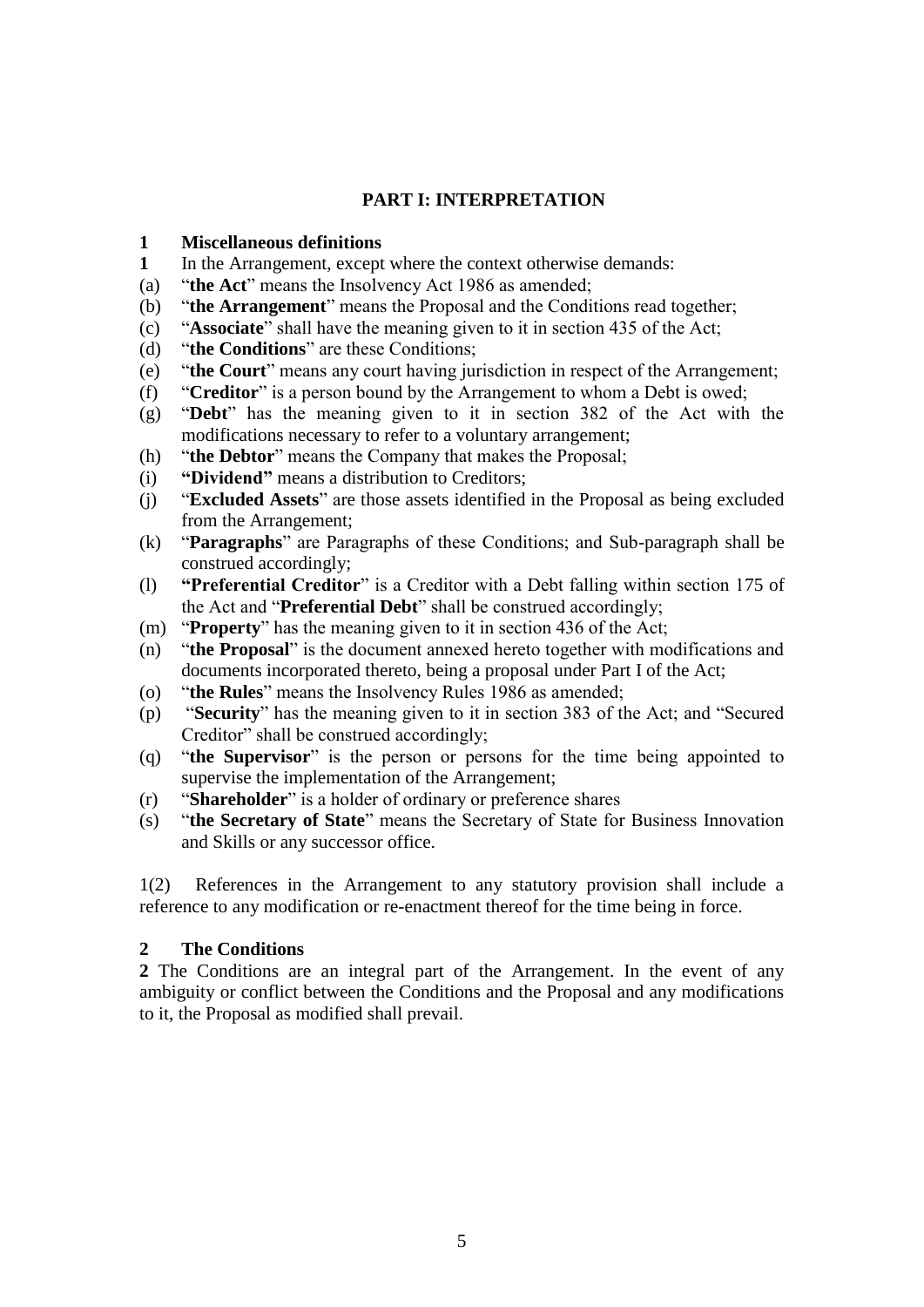### **PART II: COMMENCEMENT, EFFECT, AND DURATION OF ARRANGEMENT**

#### **3 Commencement of Arrangement**

**3** The Arrangement shall come into effect upon the approval thereof by the Creditors pursuant to the provisions of the Act and Rules.

### **4 Nature and effect of the Arrangement**

**4(1) [Nature of Arrangement]** The Arrangement is a proposal under Part I of the Act for a scheme of arrangement of the Debtor's affairs or a composition in full and final satisfaction of the Debtor's Debts.

**4(2) [Claims against third parties]** Unless the Proposal indicates to the contrary, nothing in the Arrangement shall be construed as effecting a composition or satisfaction of any Debt owed by a person other than the Debtor, whether that Debt is owed jointly by the Debtor or otherwise.

**4(3) [Restriction on Creditors' rights]** After the commencement of the Arrangement, no Creditor shall, in respect of any Debt which is subject to the Arrangement:

- (a) have any remedy against the property or person of the Debtor;
- (b) commence or continue any action or other legal proceeding against the Debtor.
- (c) during that time, a Creditor shall look only to the Arrangement for his remedies and for payment in respect of any debts.

**4(4) [Saving for certain rights]** Nothing in this Paragraph or elsewhere in the Conditions shall be construed as affecting the following rights:

- (a) the right of any Secured Creditor to enforce his Security, except with the Secured Creditor's consent;
- (b) the right of the Supervisor or any Creditor to present a winding-up petition under section 274(4)(b) of the Act for default in connection with the Arrangement
- (c) the right of any Creditor to bring or continue legal proceedings against the Debtor and to obtain a judgment against the Debtor in the full amount of its Debt for the sole purpose of making a claim against an insurer of the Debtor by virtue of the Third Party (Rights Against Insurers) Act 1930.

### **5 Existing proceedings against Debtor**

**5(1) [Discontinuance of existing proceedings]** Legal proceedings against the Debtor in existence at the commencement of the Arrangement in respect of Debts which are subject to the Arrangement shall, unless they are of a type contemplated by Paragraph 4(4) or the Supervisor otherwise directs, be discontinued by the Creditor with no order as to costs as soon after the commencement of the Arrangement as is practicable.

**5(2) [Costs of existing proceedings]** Legal costs of a Creditor or Shareholder in proceedings other than winding-up referred to in Sub-paragraph (1) shall be a Debt falling within the Arrangement.

**5(3) [Costs of winding-up proceedings]** Petition costs of a Creditor who presented a winding-up petition against the Debtor prior to the commencement of the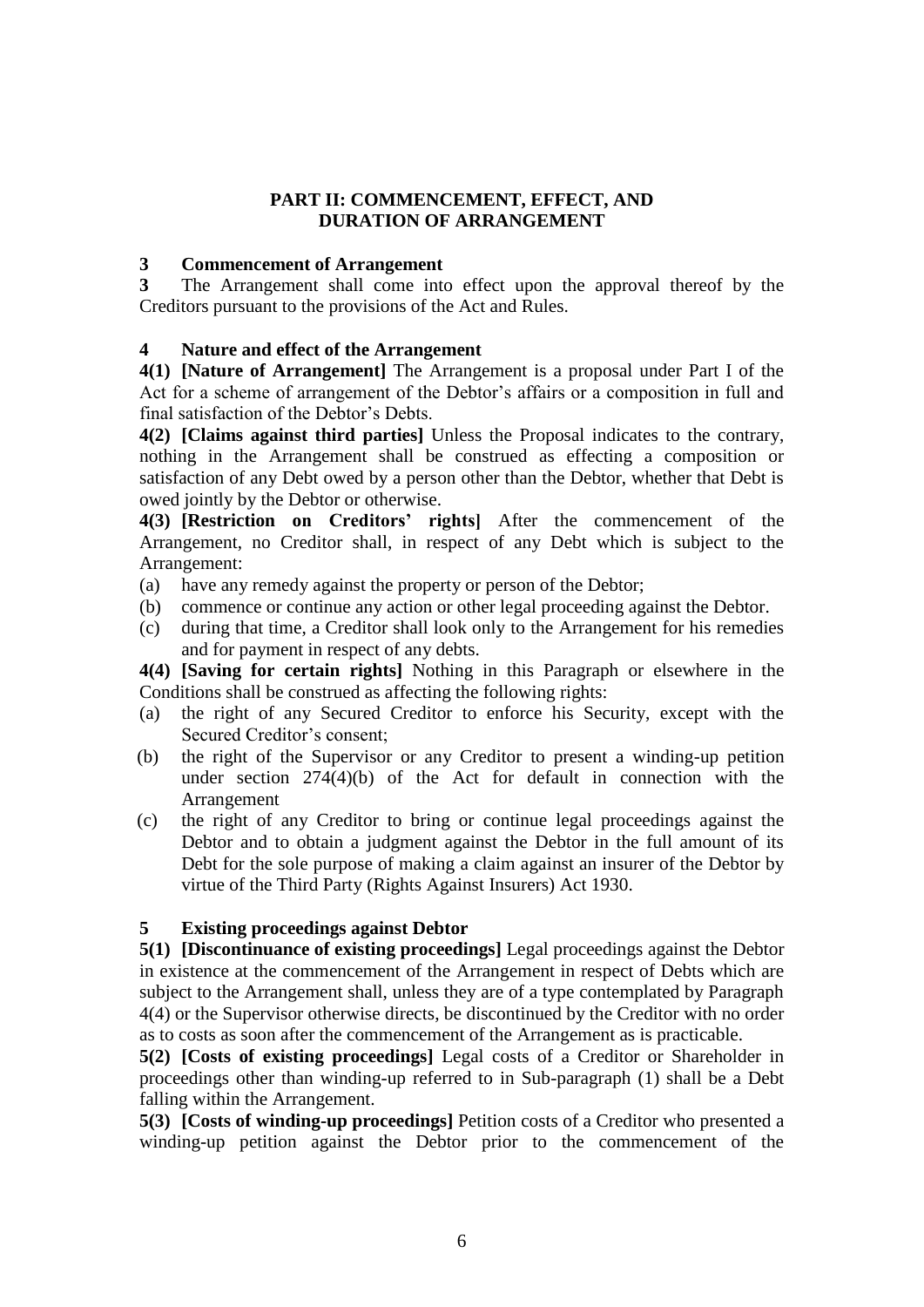Arrangement shall be treated as an expense of the Arrangement to rank after the costs of the Nominee but before those of the Supervisor.

### **6 Existing execution against Debtor's assets**

**6(1) [Partly-completed execution]** A Creditor who, before the commencement of the Arrangement, has issued execution against the goods or land of the Debtor in respect of a Debt which is subject to the Arrangement, or has attached a Debt due to the Debtor from another person in respect of such a Debt shall, unless the execution or attachment was completed before the commencement of the Arrangement, discontinue the execution or attachment as soon after the commencement of the Arrangement as is practicable.

**6(2) [Completion of execution or attachment]** For the purposes of Sub-paragraph  $(1)$ :

- (a) an execution against goods is completed by seizure and sale or by the making of a charging order absolute under section 1 of the Charging Orders Act 1979;
- (b) an execution against land is completed by seizure, by the appointment of a receiver or by the making of a charging order absolute under section 1 of the Charging Orders Act 1979;
- (c) an attachment of a Debt is completed by the receipt of the Debt.

### **7 Mutual credit and set-off**

**7(1) [Application]** This Paragraph applies where before the commencement of the Arrangement there have been mutual credits, mutual Debts or other mutual dealings between the Debtor and any Creditor other than in the circumstances to which Paragraph 74 of these Conditions apply.

**7(2) [Account to be taken]** An account shall be taken of what is due from each party to the other in respect of the mutual dealings and the sums due from one party shall be set-off against the sums due from the other.

**7(3) [No account where Creditor has notice]** Sums due from the Debtor to another party shall not be included in the account taken under Sub-paragraph (2) if that other party had notice at the time they became due that a winding-up petition relating to the Debtor was pending.

**7(4) [Restriction on post-commencement set-off]** Other than as provided for in this Paragraph, set-off shall not be available in respect of any Debt or item of Property.

**7(5) [Balance provable or to be paid]** Only the balance (if any) of the account taken under Sub-paragraph (2) is provable in the Arrangement or, as the case may be, to be paid to the Debtor or, if the Proposal so provides, to the Supervisor.

#### **8 Duration of Arrangement**

**8(1) [General rule]** Unless extended under the provisions of these Conditions, the Arrangement shall continue until the end of the period stated in the Proposal.

**8(2) [Extension of duration by Supervisor]** The Supervisor may, if he thinks fit extend the duration of the Arrangement by sending a notice to this effect ("an Extension Notice") to the Debtor and all Creditors and Shareholders of the Company. This may be done on up to 2 occasions: for a period of up to 6 months in the first instance and for a period of up to 3 months in the second instance.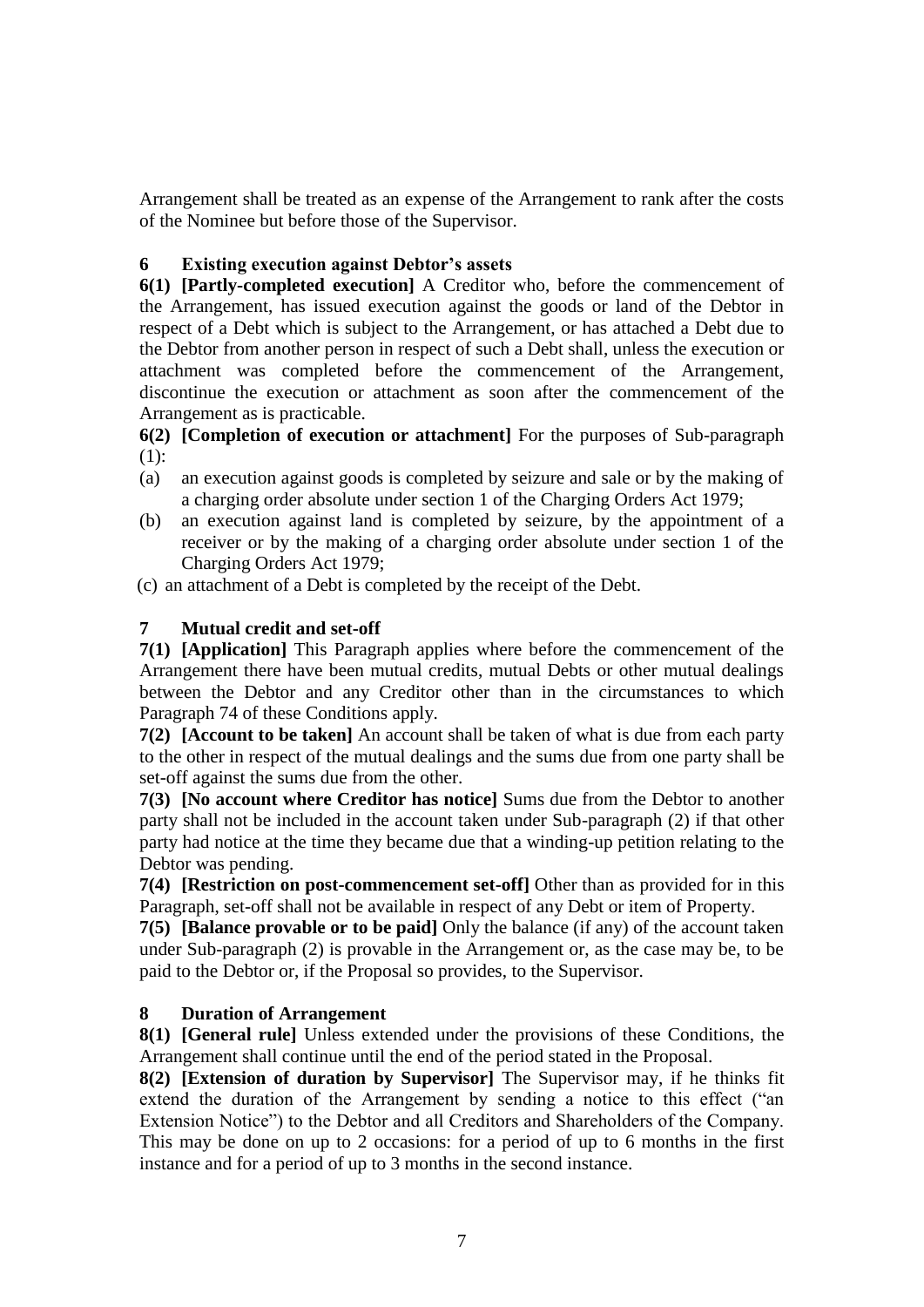**8(3) [Extension Notice]** An Extension Notice shall be sent not less than 7 days prior to the date upon which the Arrangement is otherwise due to complete and must state the reason or reasons for the extension.

**8(4) [Effect of extension]** In the event of an Extension Notice being sent, the Arrangement shall continue for the period specified therein, or for the maximum allowable period for that extension (being 6 months for a first extension and 3 months for a second extension) commencing on the date immediately after that on which the Arrangement would otherwise have been completed, whichever is sooner.

**8(5) [Supervening notice calling a meeting of Creditors]** In the event that a meeting of Creditors has been called by the Supervisor for a time after the Arrangement would otherwise have expired, the duration of the Arrangement shall be extended to the date of that meeting and of any adjournment thereof.

**8(6) [Further extension]** Any extension for a period longer than that provided for under Paragraph 8(2) shall require approval as a variation in accordance with Paragraph 81.

### **9 Completion of Arrangement**

**9(1) [The Completion Certificate]** Upon the expiration of the Arrangement, the Supervisor shall, if the Debtor has complied with his obligations under the Arrangement, issue a certificate ("the Completion Certificate") stating that the Proposal has been fully implemented.

**9(2) [Effect of Completion Certificate]** Save to the extent provided in Paragraph 4(4), upon the issue by the Supervisor of a Completion Certificate, the Debtor shall be released from all Debts which are subject to the Arrangement.

**9(3) [Notification of issue of Completion Certificate]** Copies of the Completion Certificate issued under this Paragraph shall be sent by the Supervisor to the Debtor, the Creditors, the Shareholders, the Secretary of State and the Court together with the Supervisor's report under Rule 1.29 (completion or termination of Arrangement).

#### **10 Substantial Compliance**

**10(1)[Issue of certificate where substantial compliance]** The Supervisor may, if he thinks fit, issue a Completion Certificate notwithstanding the fact that the Debtor has not complied with all of its obligations under the Arrangement provided that the Debtor has:

- (a) made all payments required of it under the terms of the Arrangement;
- (b) provided a full explanation of any breach of the terms of the Arrangement required by the Supervisor;
- (c) paid to the Supervisor such sum (if any) as the Supervisor shall reasonably have required to compensate the Creditors for any reduction in Dividend caused by the Debtor's breach of the terms of the Arrangement.

**10(2)[Notification to creditors]** Where the Supervisor proposes to issue a Completion Certificate under Sub-paragraph 1 he shall notify the Creditors accordingly and invite them to submit any comments within 21 days from the date of notification.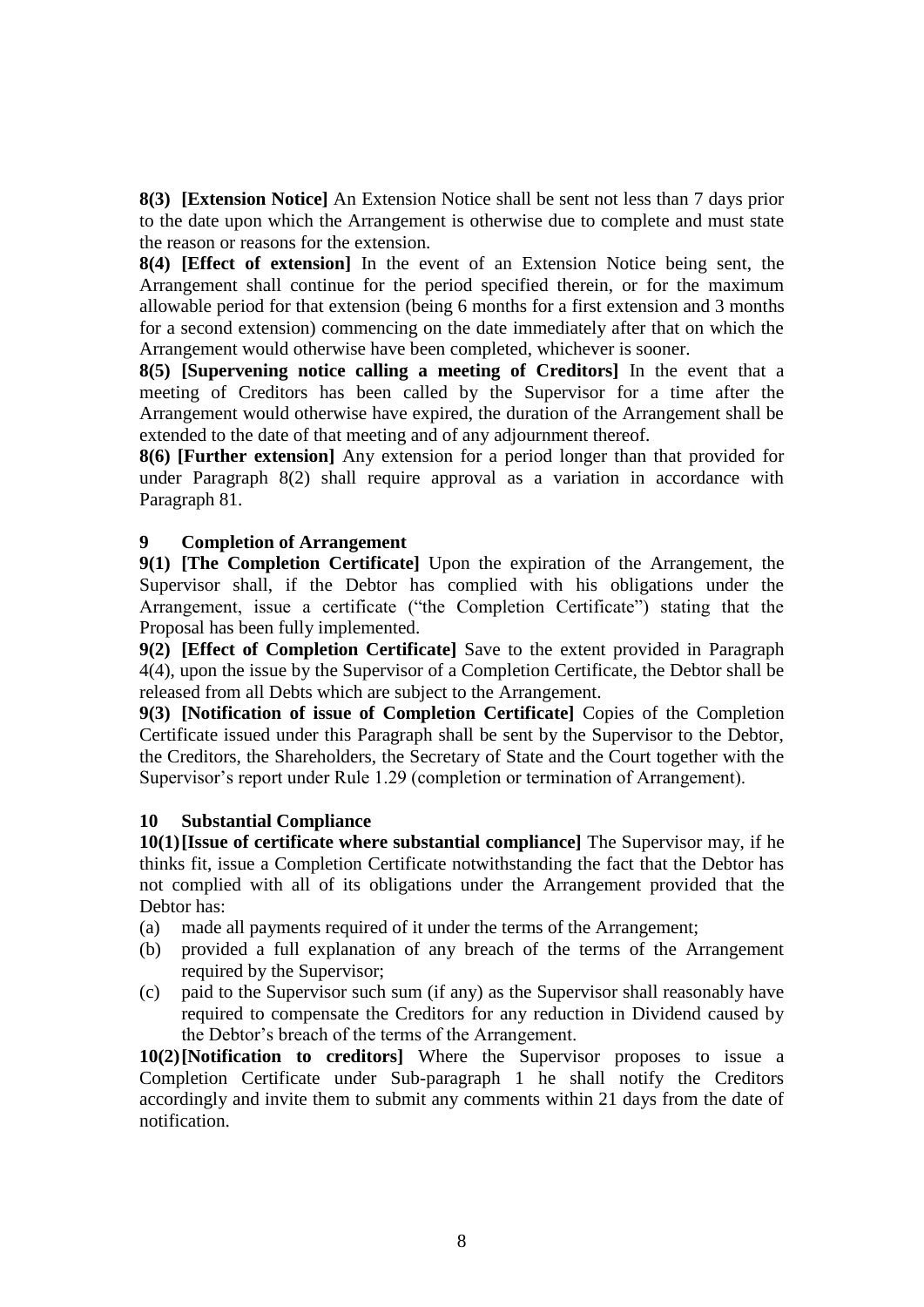**10(3)[Treatment as full implementation]** If the Supervisor issues a Completion Certificate under Sub-paragraph (1), the Arrangement shall be treated as fully implemented for the purposes of Rule 5.34.

### **11 Termination of Arrangement**

**11(1)[Termination in certain circumstances]** The Arrangement shall terminate upon:

- (a) the Supervisor issuing a Certificate of Termination under Paragraph 71;
- (b) the making of a winding-up order against the Debtor;
- (c) the passing of a resolution for the voluntary winding-up of the Company.

none of which circumstances shall affect the trusts created under Paragraph 28.

**11(2) [Notice of termination]** The Supervisor shall, on discovering the occurrence of a terminating event, but in any event not more than 28 days after such discovery, give notice of such termination and the reason therefore to the Debtor, the Directors of the Debtor and Creditors.

### **PART III: SUPERVISOR'S FUNCTIONS, POWERS ETC**

### **12 Supervisor's functions**

**12(1)[Primary function]** The Supervisor's primary function is to supervise the Debtor's performance of its obligations under the Arrangement and to administer the Arrangement.

**12(2)[Other functions]** The Supervisor shall also undertake such functions as are given to him in the Proposal, Act and Rules.

### **13 Supervisor's powers**

**13(1)**Subject to those powers more particularly given to him in the Arrangement, Act and Rules, the Supervisor shall have the following powers:

- (1) [*Getting in assets*] power to take possession of, collect, get in and hold any or all of the assets which, under the terms of the Arrangement, he is to hold as trustee;
- (2) *[Realisation of assets*] power to sell or otherwise dispose of any asset referred to in Sub-paragraph (1) in such manner as may seem to him expedient;
- (3) [*Putting funds on deposit]* power to place money coming into his hands during the course of the Arrangement on deposit with any established United Kingdom clearing bank or building society;
- (4) *[Appointing agents*] power to engage legal representatives, managers, agents and other persons to assist the Supervisor in the performance of his functions under the Arrangement;
- (5) [*Delegation*] power to delegate to his firm and any appropriate partner, employee or agent thereof any or all of his duties and functions under the Arrangement save those which by law he is required to perform personally;
- (6) [*Insurance*] power to effect and maintain insurances in respect of any asset subject to the Arrangement;
- (7) [*Power to claim*] power to prove, rank, claim and draw a Dividend in respect of such Debts owed to the Debtor as fall within the Arrangement;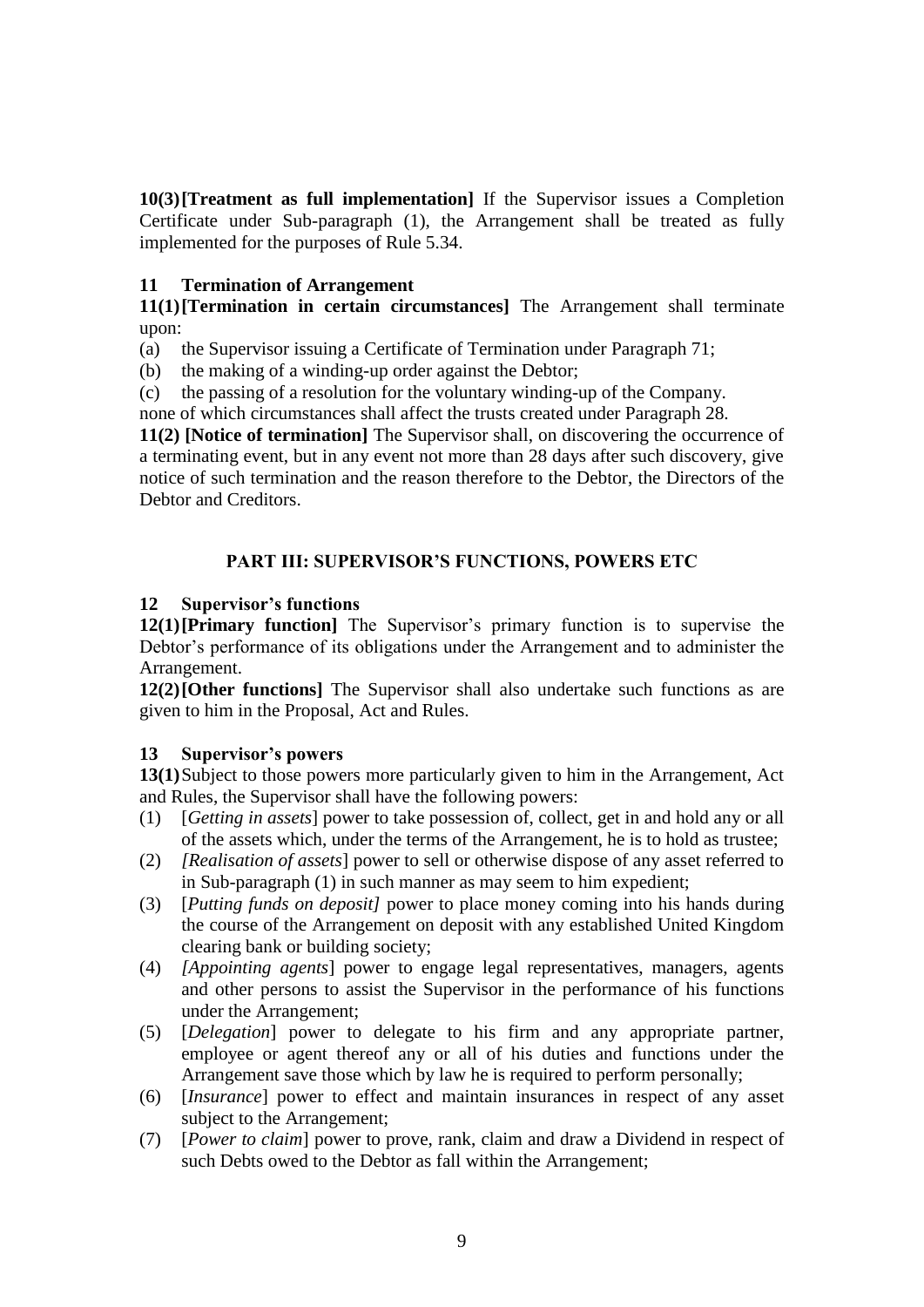- (8) [*Power to direct Debtor*] power, in the event that the Supervisor is unable or it is impracticable for him to do any act or thing which he is empowered to do himself, to direct the Debtor to do that act or thing on his behalf;
- (9) [*Ancillary power*] power to do any other act or thing which is necessary or expedient for the purposes of exercising the above powers or for carrying out his functions under the Arrangement.

**13(2)**Where more than one person is appointed as Supervisor, any act required or authorised to be done under any enactment or otherwise may be done by all or any one or more of the persons for the time being holding office.

### **14 Supervisor's powers upon completion/termination**

**14(1)[Exercise of powers after completion/termination]** Completion and/or termination of the Arrangement shall not affect the Supervisor's power to carry out such of his functions and to exercise such of his powers as are necessary for him to fully carry out his duties, obligations and responsibilities under the Arrangement, Act and Rules and to resolve such matters as may have arisen during the course of the Arrangement.

**14(2)[Retention of funds by Supervisor]** Upon completion and/or termination of the arrangement, the Supervisor shall be entitled to retain for such period as he reasonably deems necessary from any funds under his control such moneys as he reasonably thinks fit on account of his fees, costs, charges, liabilities and expenses, and shall advise Creditors and the Debtor in writing of the quantum of the funds so retained and the reasons why.

### **15 Exercise of Supervisor's functions and powers**

**15(1)[Application of winding-up provisions]** In the event that the Arrangement does not provide guidance to the Supervisor as to what action he should take in any given situation, the Supervisor shall apply the provisions of the Act and Rules in so far as they relate to winding-up with necessary modifications.

**15(2) [Consultation of Creditors]** If the Supervisor is uncertain as to what action he should take in any situation, or wishes to ascertain the wishes of Creditors on a matter concerning the Arrangement, he may seek the advice and/or direction of the Creditors' Committee and/or the majority or most material of the Creditors and he may act upon such advice and/or direction.

**15(3) [Directions from the Court]** This Paragraph is without prejudice to the Supervisor's right to refer matters concerning the Arrangement to the Court for guidance and/or directions if, in his discretion, he shall think fit.

#### **16 Restriction upon Supervisor's duty and liability**

**16(1)[Supervisor's duty]** The Supervisor shall be under no obligation to perform any act or carry out any function save for those expressly provided for in the Arrangement, the Act or Rules.

**16(2)[Supervisor's liability]** Neither the Supervisor, his firm or any of his agents or employees shall incur any personal liability in negligence or otherwise for any act or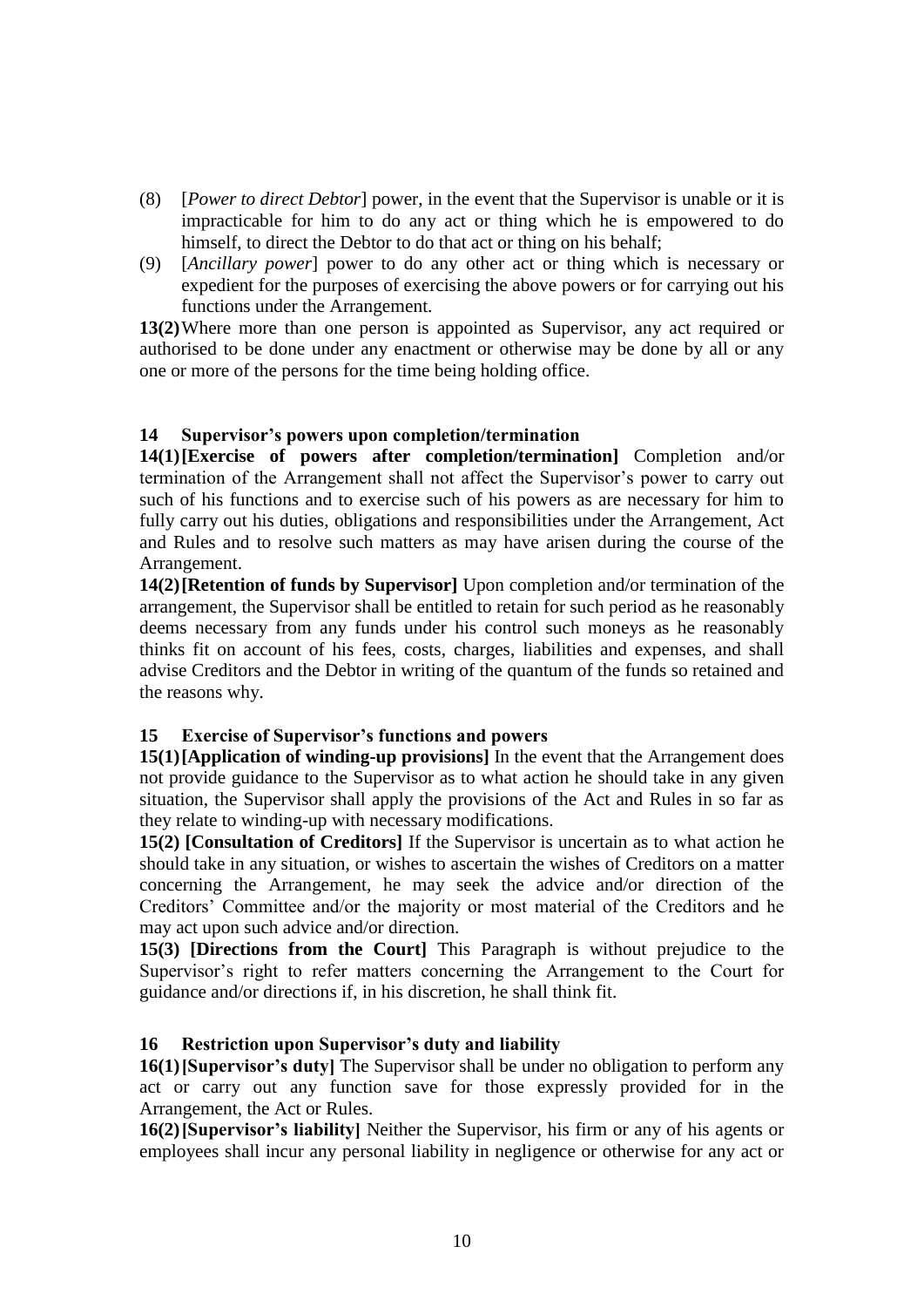omission carried out by him or any of them in connection with the Arrangement, unless such act or omission constitutes one of dishonesty or a breach of the Supervisor's obligations under the Act, Rules or the Arrangement.

### **17 Supervisor's fees, costs and expenses**

**17(1)[Amount of fees]** The Supervisor shall be entitled to charge fees for his services (whether as trustee or otherwise) in accordance with the time actually and reasonably expended by him and his staff in carrying out the Supervisor's functions under the Arrangement by reference to the ordinary hourly rates of the Supervisor and his staff as shall apply from time to time.

**17(2)[Payment of fees, costs and expenses]** The fees, costs, charges and expenses of the Supervisor shall be paid out of the assets of the Arrangement from time to time as the Supervisor thinks fit. The Supervisor shall provide such information to any Creditors' committee appointed in relation to the Arrangement as is reasonably necessary to explain how the fees, costs, charges and expenses were determined or incurred, as the case may be.

**17(3)[Supervisor's right of recourse to Court]** If the Supervisor is dissatisfied with a determination of the Creditors Committee or a meeting of Creditors on a matter involving his fees, costs, charges and/or expenses, he shall have the right to refer the matter to the Court, whose decision on the matter shall bind all parties.

#### **18 Supervisor's resignation**

**18(1)[Methods of resignation]** A Supervisor may resign from office with the approval of a meeting of Creditors or with the leave of the Court.

**18(2)[Grounds of Supervisor's resignation]** The Supervisor may only resign from office on one or more of the following grounds:

- (a) ill health;
- (b) cessation of practice as an insolvency practitioner;
- (c) change of circumstances rendering it impracticable for him to continue in office;
- (d) impracticability to have the present number of persons acting as Supervisor to the Arrangement.

**18(3)[Report of Supervisor's administration]** The notice to Creditors convening a meeting for the purpose of receiving his resignation shall specify the grounds upon which the Supervisor wishes to resign and shall be accompanied by a report of the Supervisor's administration of the Arrangement which includes an up to date summary of his receipts and payments.

#### **19 Removal of Supervisor from office**

**19(1)[Methods of removal]** On cause being shown, the Supervisor may be removed from office by the Court or by a resolution of a meeting of Creditors.

**19(2)[Notice of requisitioned meeting]** Any notice served by a Creditor upon the Supervisor under Paragraph 60(2) (notice requisitioning meeting) for the purpose of convening a meeting of Creditors to remove the Supervisor from office must set out the grounds upon which his removal is sought.

**19(3)[Report of Supervisor's administration]** The notice sent out by the Supervisor to Creditors convening such a requisitioned meeting shall specify the grounds upon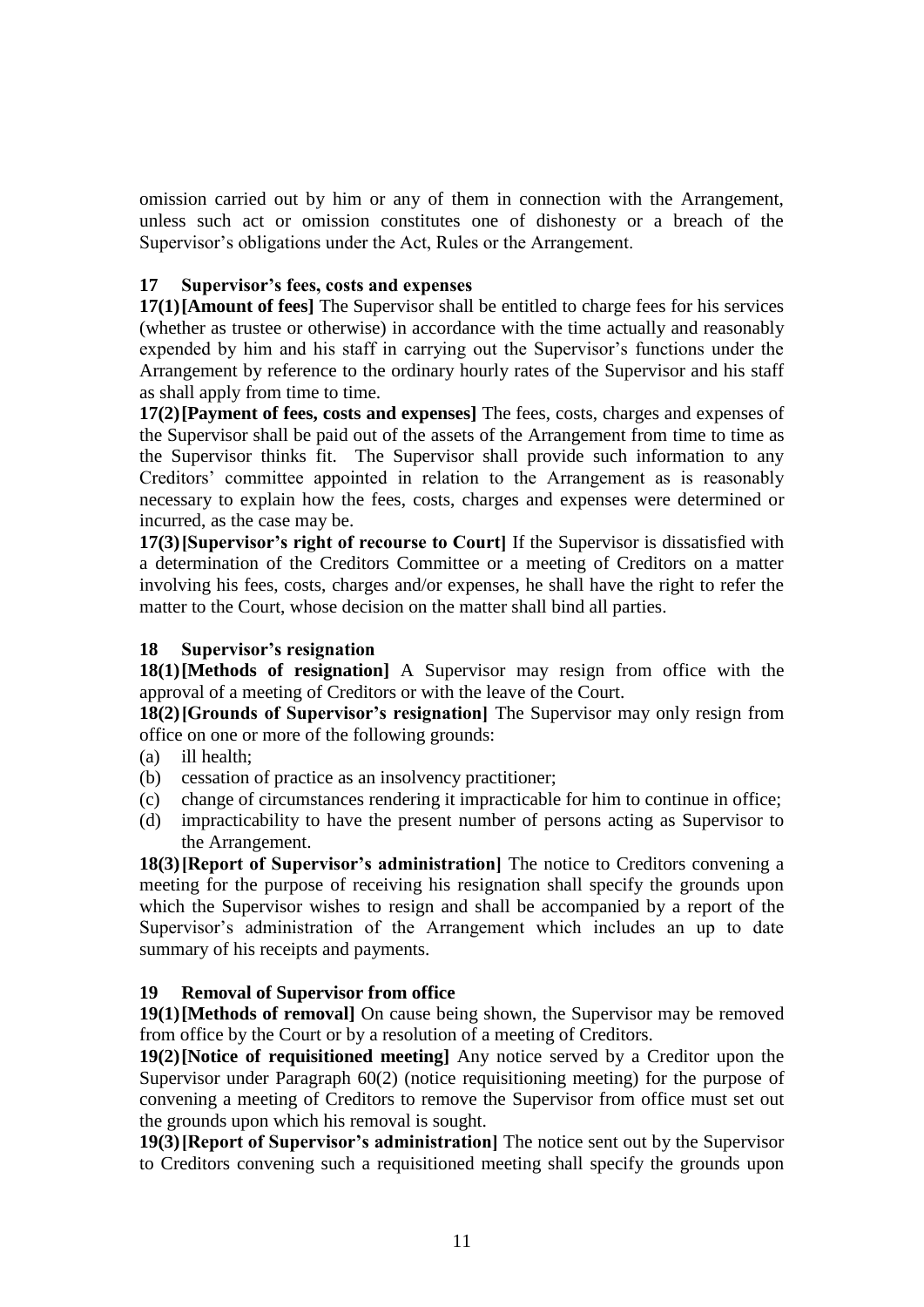which his removal is sought and shall be accompanied by a report of the Supervisor's administration of the Arrangement including an up to date summary of his receipts and payments.

### **20 Vacation of Office by Supervisor**

**20(1)[Resignation/removal of Supervisor where more than one acting]** If the Creditors resolve to accept the resignation of a Supervisor, or to remove a Supervisor from office, and there will be another person in the office of Supervisor for the time being, the Supervisor who is resigning or being removed shall vacate office immediately.

**20(2)[Resignation/removal of Supervisor where no other acting]** If the Creditors resolve to accept a Supervisor's resignation or to remove a Supervisor from office, and there is no other person in the office of Supervisor for the time being, that resignation and/or removal shall not take effect and the Supervisor shall not vacate office unless and until a meeting of Creditors or the Court appoints a replacement Supervisor.

**20(3)[Loss of qualification]** The Supervisor shall vacate office immediately if he ceases to be a person who is for the time being qualified to act as Supervisor.

**20(4)[Notice of vacation of office]** A Supervisor who, for any reason, vacates office shall forthwith give notice of that fact to the Court, the Debtor the Creditors, the Shareholders, and the Secretary of State.

**20(5)[Duties of Supervisor upon vacation of office]** A Supervisor who, for any reason, vacates office shall, as soon as practicable, deliver up to his successor Supervisor or Supervisors all books, records and papers relating to the Arrangement and his administration thereof together with all assets of which he is a trustee under the terms of the Arrangement.

**20(6)[Continuing duty of former Supervisor]** Former Supervisors shall be obliged to give such assistance to the Supervisor of the Arrangement from time to time as he may reasonably require for ascertaining what transpired during the tenure of office by the former Supervisor.

#### **21 Vacancy in the office of Supervisor**

**21(1)[Meeting of Creditors to fill vacancy]** If, for any reason, there is a vacancy in the office of Supervisor, that vacancy may be filled by a meeting of Creditors or by the Court.

**21(2)[Convening a meeting where no Supervisor acting]** If no Supervisor is in office, such a meeting of Creditors may be convened by the Debtor, any Creditor, any person who was in partnership with the Supervisor immediately before the vacancy occurred, the former Supervisor's authorising body or by any other interested party.

**21(3)[Chairman where no Supervisor acting]** In the event that a meeting of Creditors is called when no Supervisor is in office, the person who convened the meeting shall act as chairman of that meeting.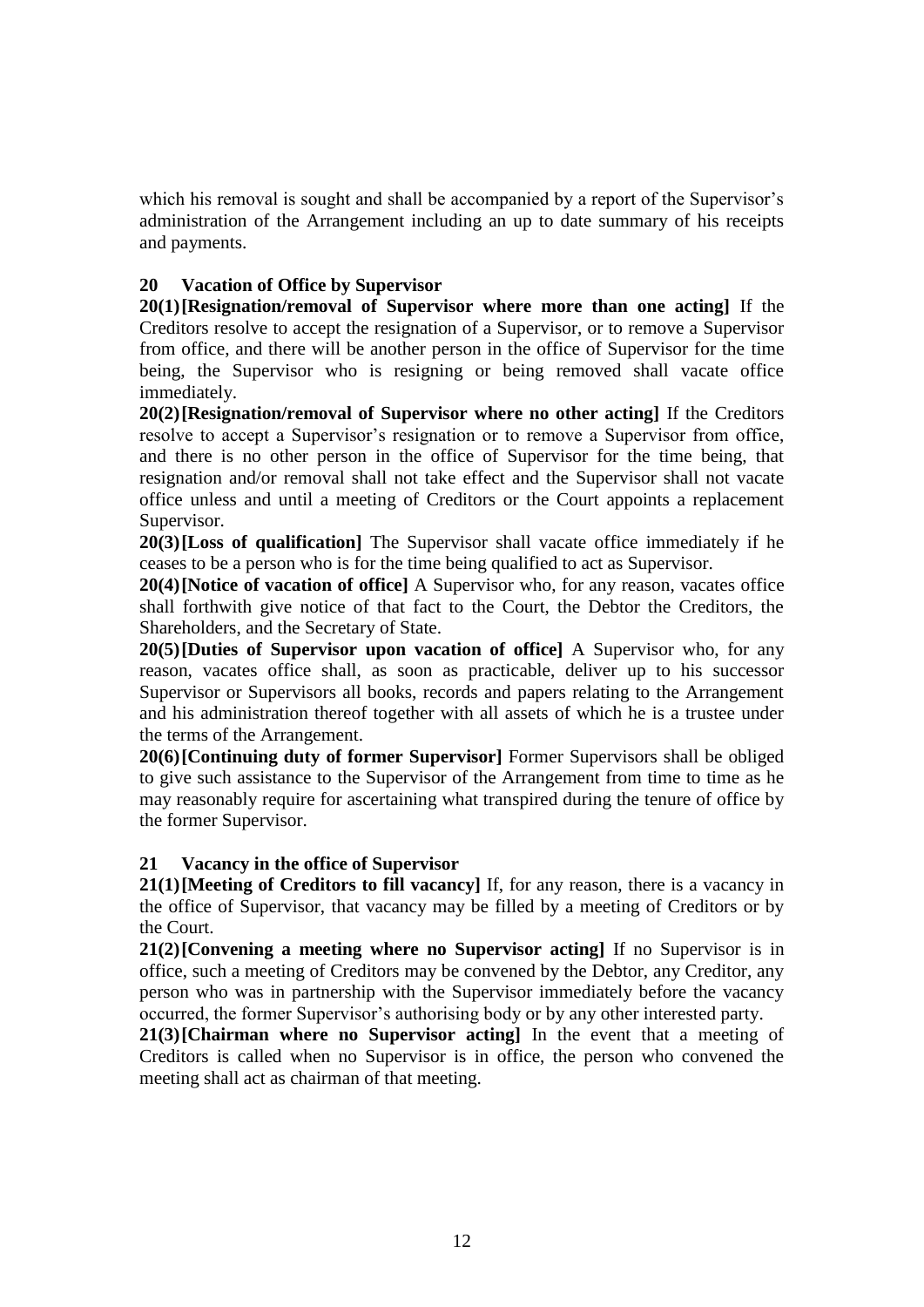### **PART IV: DEBTOR'S WARRANTY, DUTIES & OBLIGATIONS**

#### **22 Debtor's warranty**

**22(1)[Disclosure in Proposal]** The Directors of the Debtor warrant that they have disclosed in the Proposal full and complete particulars of all matters required of them under the Act and Rules including (without prejudice to the generality of the foregoing) particulars of all of the Debtors assets, Debts and liabilities, whether actual, contingent or prospective.

**22(2)[Accuracy of Proposal]** The Directors of the Debtor warrant that the contents of the Proposal are true and accurate in all material respects as at the date of the commencement of the Arrangement, subject only to those qualifications that may be disclosed by the Directors of the Debtor at the meeting of Creditors held to approve the arrangement, which qualifications shall be recorded by the Supervisor in his report to the Court under Rule 1.24 (report of Creditors' meeting).

**22(3)[Disclosure of third party information]** The Debtor authorises any creditor to disclose to the Supervisor such information relating to the Debtor, its dealings or property as may reasonably be required to assist in the implementation of the Arrangement.

### **23 Debtor's duties in relation to Supervisor**

**23(1)[Duty to co-operate with Supervisor]** The Directors of the Debtor undertake and agrees that during the subsistence of the Arrangement they will:

- (a) give to the Supervisor such information as to the Debtors assets, liabilities and other affairs;
- (b) attend on the Supervisor, his agents, representatives or nominees at such times; and
- (c) do all such other things;

as the Supervisor shall reasonably require for the purpose of carrying out his functions and duties under the Arrangement.

**23(2)[Duty to submit accounts**] The Directors of the Debtor undertake and agree to furnish the Supervisor with accounts relating to the Debtors business of such nature, as at such date and for such period as the Supervisor may reasonably require.

### **24 Duty to hand over property to Supervisor**

**24** Forthwith after the Commencement of the Arrangement, and subject to the provisions of the Proposal, the Directors of the Debtor shall do all that is required for putting the Supervisor into possession of the assets included in the Arrangement.

#### **25 Further Documents**

**25** Without prejudice to the generality of the Debtor's other duties under the Arrangement, the Directors of the Debtor shall, at the request of the Supervisor, execute such Mortgages, Charges, Deeds, Transfers, Trusts, Powers of Attorney or other documents as may reasonably be required by the Supervisor for the protection and/or realisation of assets, to secure the Debtor's compliance (or its Directors) with its obligations under the Arrangement, or otherwise to facilitate the implementation of the Arrangement.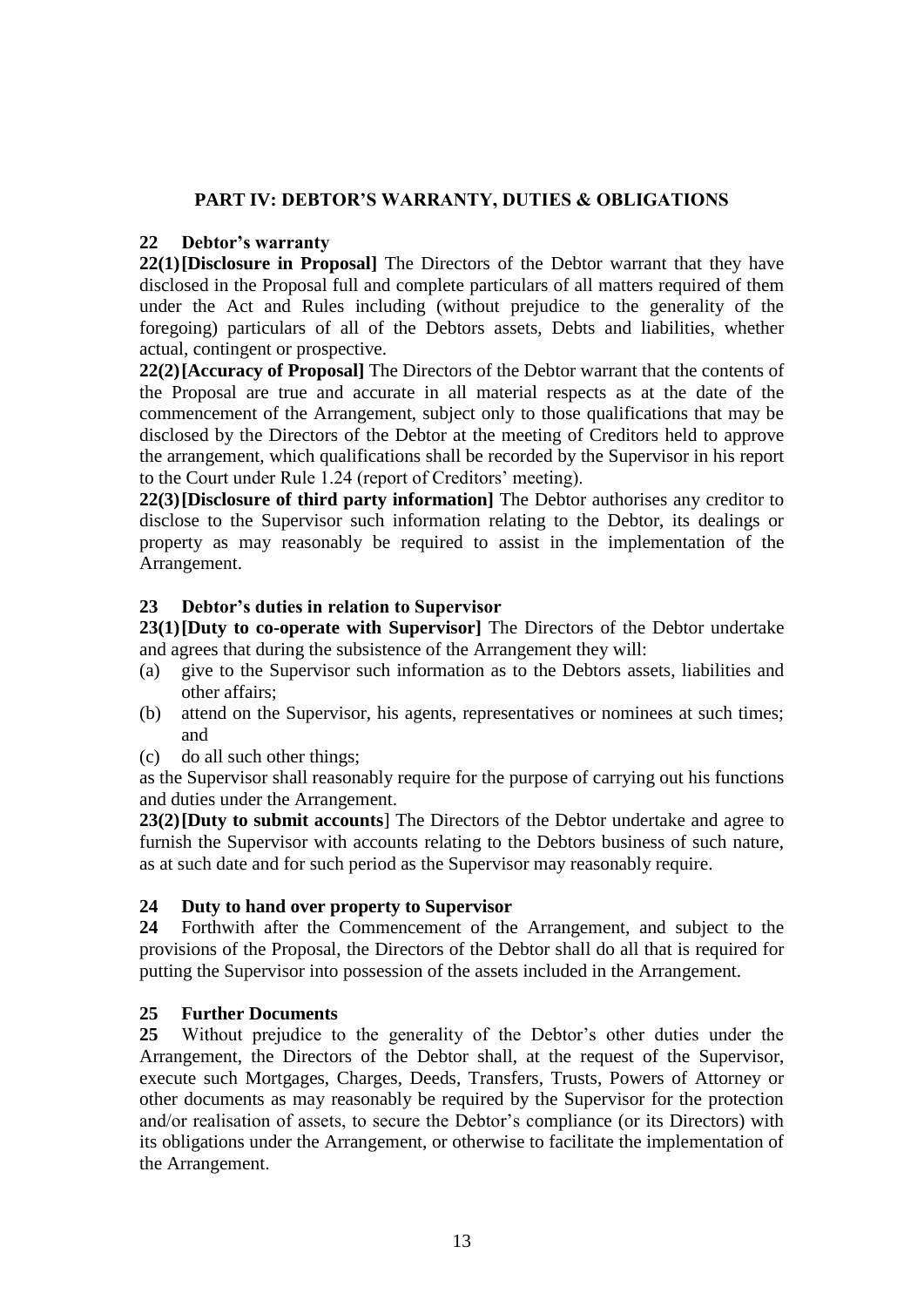### **26 Debtor's acknowledgement**

**26(1)[Agreement to be bound]** The Directors of the Debtor undertake to carry out the obligations imposed upon them under the Arrangement in full and at the times provided for.

**26(2)[Consequences of breach]** The Directors of the Debtor acknowledge that the likely consequence of their failure to comply with his obligations hereunder in full and at the times provided for is that the Arrangement will fail and the Debtor will be wound-up.

**26(3) 26(4) [Rule 1.30]** Each of the Directors of the Debtor acknowledge that they commit an offence if they make any false representation or commit any other fraud for the purpose of obtaining the approval of Creditors to the Arrangement.

### **PART V: ARRANGEMENT ASSETS**

### **27 Arrangement assets**

**27** Property other than Excluded Assets belonging to or vested in the Debtor at the date of commencement of the Arrangement which would form part of the Debtor's estate in a winding-up shall be subject to the Arrangement and be an asset thereof.

### **28 After-acquired assets**

**28(1) [After-acquired property subject to Arrangement]** Assets subject to the Arrangement will include, save such equipment, stock or other property as are necessary to the Debtor for use in its business, any property acquired by the debtor between the commencement date of the Arrangement and the date of its completion and/or termination which would have been capable of being an asset of the Arrangement if it belonged to or was vested in the Debtor at the date of commencement of the Arrangement. Any such asset shall be subject to the Arrangement and be an asset thereof.

### **29 Trust of Arrangement assets**

**29(1)**[**Assets in the possession of the Debtor]** Property constituting an asset of the Arrangement in the possession, custody or control of the Debtor shall be held by the Debtor upon trust for the purposes of the Arrangement until realisation thereof (if so provided) in accordance with the Arrangement.

**29(2)[Assets in the possession of the Supervisor]** Property constituting an asset of the Arrangement in the possession, custody or control of the Supervisor shall be held by the Supervisor upon trust for the purposes of the Arrangement.

**29(3)[Trusts to survive termination of Arrangement]** The trusts referred to in Subparagraphs (1) and (2) shall not come to an end upon termination of the Arrangement. Instead those assets shall be got in and realised by the Supervisor, and any proceeds applied and distributed in accordance with the terms of the Arrangement.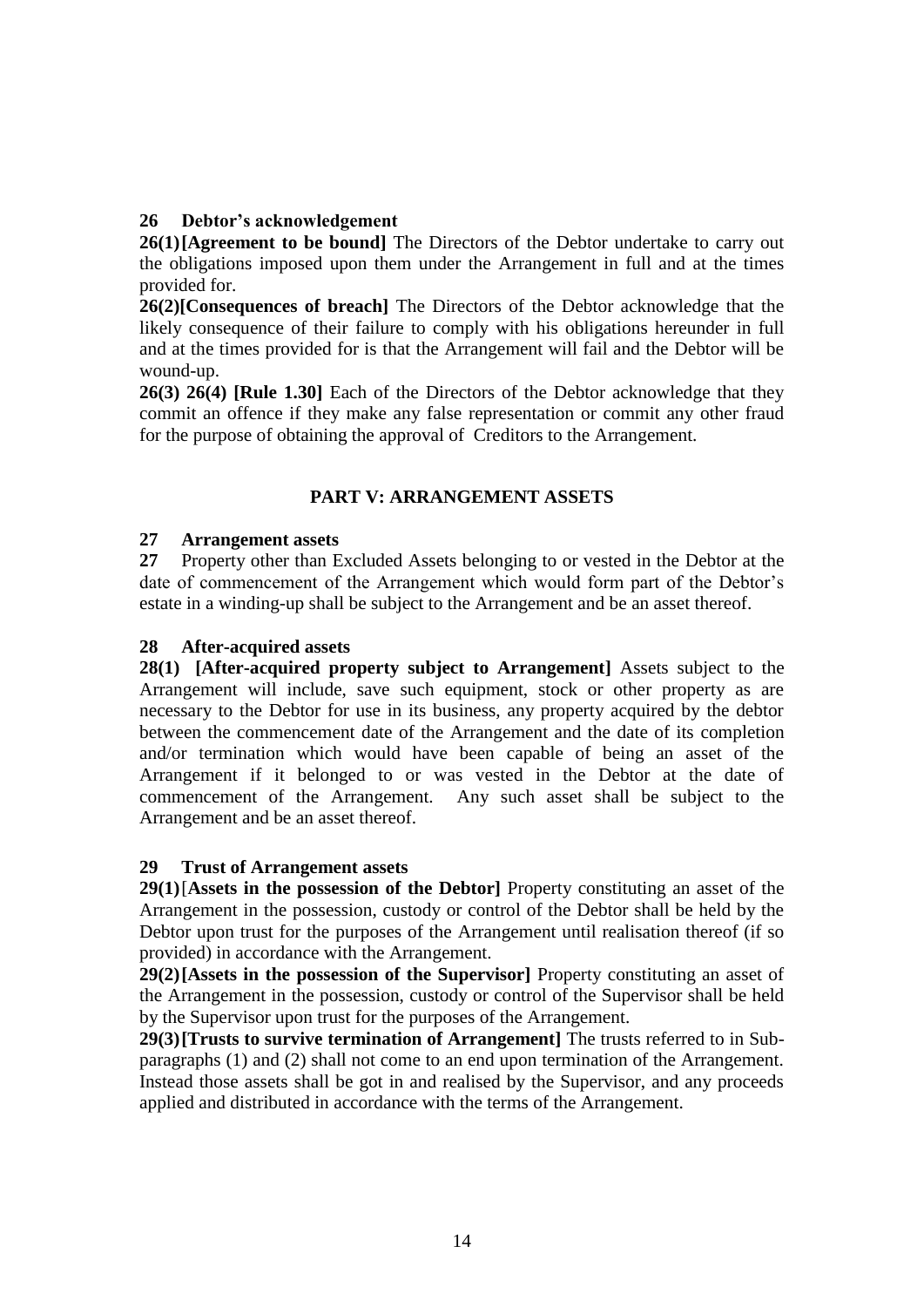### **30 Restriction on sale of business**

**30** Until the Supervisor has issued a certificate of due completion, or without his prior written consent, the Directors and Shareholders of the Debtor will not sell or agree to sell the business, its goodwill, or any asset, save in the ordinary course of business and for the purpose of trading.

### **PART VI: CLAIMS**

### **31 Notice to submit claims**

**31** As soon as practicable after the commencement of the Arrangement, and provided no application under Section 6 of the Act (challenge of meeting's decision) or an appeal under Rule 1.17(5) (appeal from chairman's decision) is pending, the Supervisor shall send a notice ("a Notice to Submit Claims") to every Creditor and other person to whom the Debtor may be indebted of whom he has notice requiring them to provide such details of their claims as the Supervisor thinks fit.

### **32 Submission of claims**

**32** Creditors shall submit their claims in writing to the Supervisor in the form, if any, required by the Supervisor, or one which is substantially similar.

### **33 Variation of claims**

**33** Creditor's claim may at any time be withdrawn or varied.

#### **34 Production of documents**

**34** The Supervisor may call for any document or other evidence to be produced to him, where he thinks it necessary, for the purpose of substantiating the whole or any part of the claim.

#### **35 Witness statement substantiating claim**

**35** The Supervisor may, if he thinks it necessary, require a claim to be verified by witness statement with a statement of truth".

#### **36 Supervisor to allow inspection of claims**

**36** The Supervisor shall, so long as claims lodged with him are in his hands, allow them to be inspected, at all reasonable times on any business day, by:

- (a) any Creditor who has submitted his claim (unless that claim has been wholly rejected for the purposes of Dividend or otherwise); and
- (b) the Directors of the ; and
- (c) the Debtor.

### **37 Admission and rejection of claims for Dividend**

**37(1)[Admission]** A claim may be admitted for Dividend either for the whole of the amount claimed by the Creditor, or for part of that amount.

**37(2)[Rejection]** If the Supervisor rejects a claim in whole or in part, he shall prepare a written statement of his reasons for so doing and send it to the Creditor.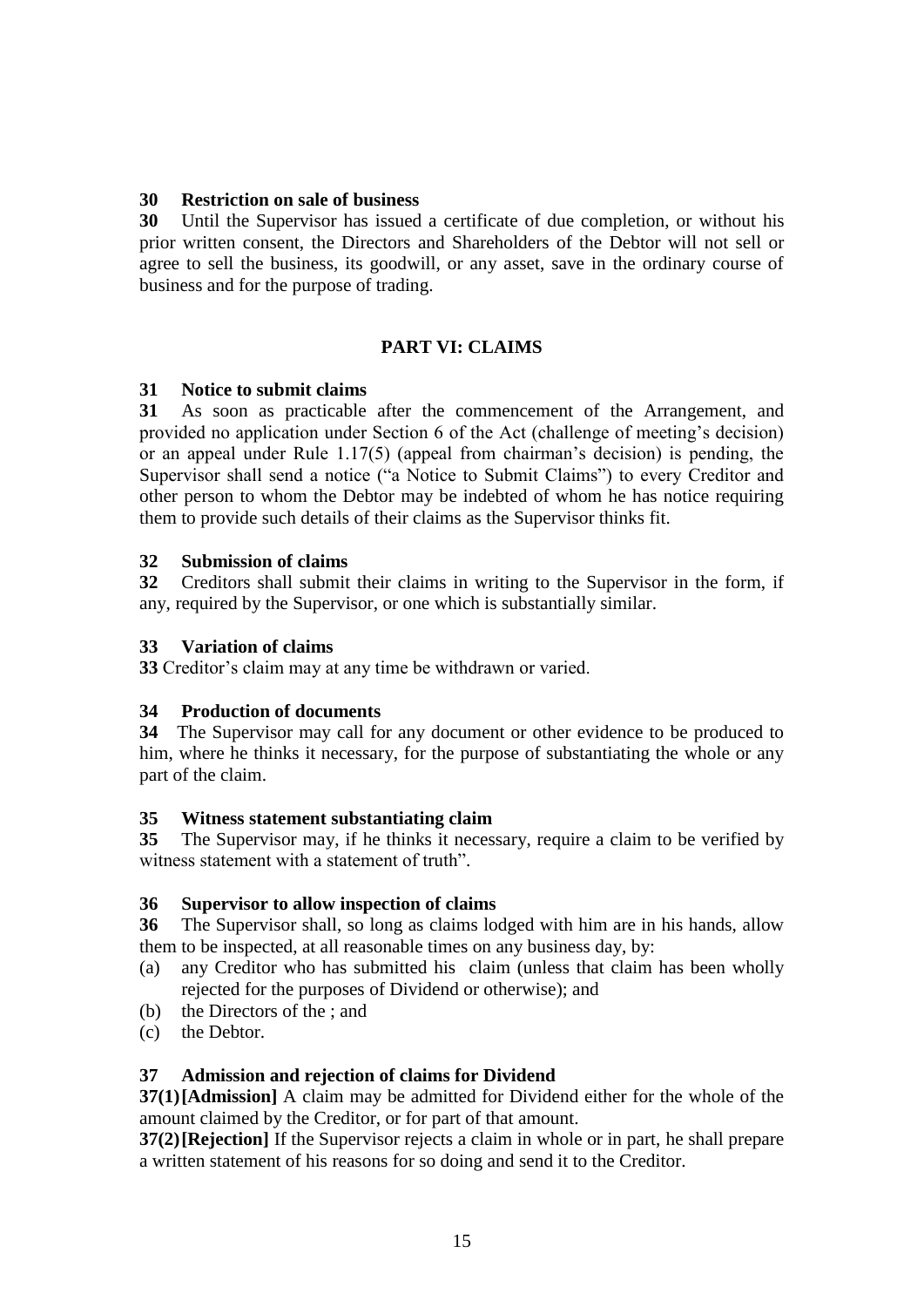### **38 Appeal against decision on claim**

**38(1)[Application by Creditor]** If a Creditor is dissatisfied with the Supervisor's decision with respect to his claim or its ranking he may apply to the Court, within 21 days (or such longer period as the Court shall, in the special circumstances, allow) of receiving the statement sent under Paragraph 36(2) for the decision to be reversed or varied.

**38(2)[Application by Debtor or other Creditor]** The Debtor or any other Creditor may, if dissatisfied with the Supervisor's decision admitting or rejecting the whole or any part of a claim, make such an application within 21 days (or such longer period as the Court shall, in the special circumstances, allow) of becoming aware of the Supervisor's decision.

**38(3)[Costs of appeal]** The Supervisor is not personally liable for the costs incurred by any person in respect of an appeal under this Paragraph unless the Court so orders.

### **39 Debts of uncertain value**

**39(1)**[Estimation of Debt or liability] The Supervisor shall estimate the value of any Debt which, by reason of its being subject to a contingency or for any other reason, does not bear a certain value.

**39(2)[Notification to Creditor]** The Supervisor shall notify the Creditor in writing of any such estimate. If the Creditor is dissatisfied with the Supervisor's decision he may exercise his rights under paragraph 37.

**39(3)[Claim of Debts of uncertain value]** Where the value of any Debt is estimated by the Supervisor under Sub-paragraph (1), the amount provable in the Arrangement shall be the amount of the estimate.

### **40 Secured Creditors**

**40(1)[Proving for balance of Debt]** A Secured Creditor may claim for the balance of his Debt (if any), after deducting the value of his Security.

**40(2)[Voluntary surrender of Security]** If a Secured Creditor voluntarily surrenders his Security for the general benefit of the Creditors, he may claim for his whole Debt, as if it were unsecured.

**40(3)[Altering value of Security]** A Secured Creditor may, with the agreement of the Supervisor or the leave of the Court, at any time alter the value which he has, in his claim, put upon his Security.

**40(4)[Test of Security's value]** If the Supervisor is dissatisfied with the value which a Secured Creditor puts on his Security (whether in his claim or by way of revaluation), he may require the Security to be professionally valued by a person agreed as between the Creditor and the Supervisor, or in default of such agreement by the Court.

**40(5)[Professional valuation treated as amended valuation]** Where a professional valuation has been carried out under the previous Sub-paragraph, that valuation shall be treated as an amended valuation of the Creditor.

**40(6)[Realisation of Security]** If a Creditor who has valued his Security subsequently realises it:

(a) the Creditor shall forthwith notify the Supervisor and shall give the Supervisor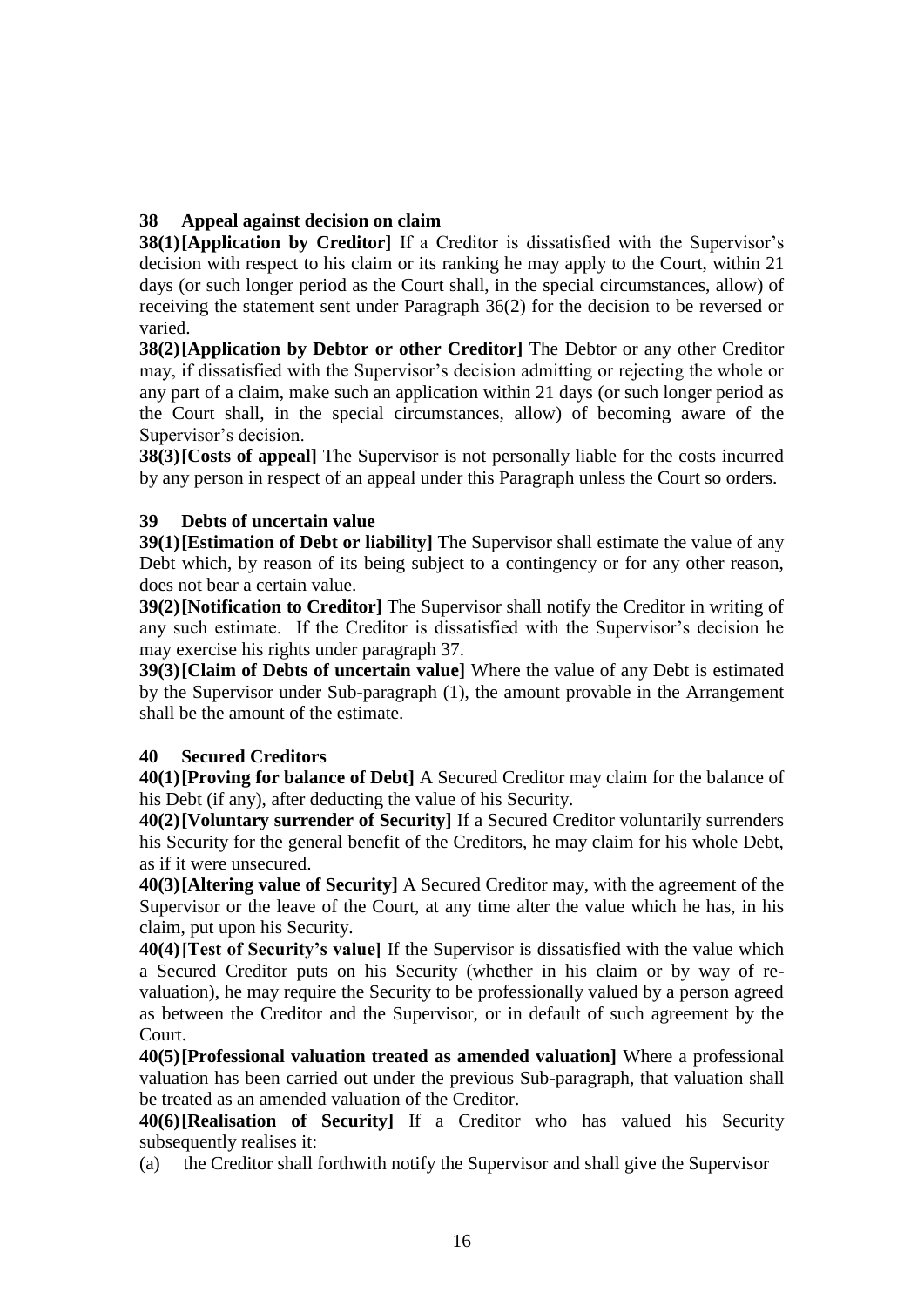such information relating thereto as he may reasonably require;

- (b) the net amount realised shall be substituted for the value previously put by the Creditor on the Security, and
- (c) that amount shall be treated in all respects as an amended valuation by him.

### **41 Foreign currency Debts**

**41(1)[Conversion into sterling]** For the purpose of claiming for a Debt incurred or payable in a currency other than sterling, the amount of the Debt shall be converted into sterling at the official exchange rate prevailing on the date of the commencement of the Arrangement.

**41(2)[The official exchange rate]** The official exchange rate is the middle exchange rate on the London Foreign Exchange Market at the close of business, as published for the date in question. In the absence of any such published rate, it is such rate as the Supervisor and Creditor agree or, in default of such agreement, the Court determines.

### **42 Debts payable at future time**

**42** Subject to Paragraph 55 (adjustment of Dividend where payment made before time) a Creditor may claim for a Debt of which payment was not yet due at the date of commencement of the Arrangement.

### **43 Interest on Debts**

**43** Where a Debt bears interest, that interest may be claimed as part of the Debt except in so far as it is payable in respect of any period after the commencement of the Arrangement.

### **44 Cost of submitting claims**

**44(1)[Creditor bears cost of submitting claim]** Every Creditor bears the cost of submitting his own claim, including such cost as may be incurred in obtaining valuations, providing documents, affidavits or other evidence to the Supervisor.

**44(2)[Supervisor's costs]** Costs incurred by the Supervisor in estimating the value of a Debt of uncertain value shall be an expense of the Arrangement.

### **PART VII CREDITORS WHO DO NOT HAVE NOTICE**

#### **45 Claims arising where funds available**

**45** If at the time the claim is notified to the Supervisor the arrangement is still in force and the Supervisor is holding sufficient funds to pay a Dividend to such Creditor or Creditors, then the Supervisor will, subject to agreement of the claim, forthwith pay to the Creditor a Dividend or distribution of an amount which is on the same basis as the Dividends and distributions already paid. Such payments will be made before any further payments to any other Creditors and will be paid so as to bring about an equalisation in Dividends or distributions between Creditors who fall within section 5 (2) (b) (i) on the one hand and section  $5(2)$  (b) (ii) on the other hand.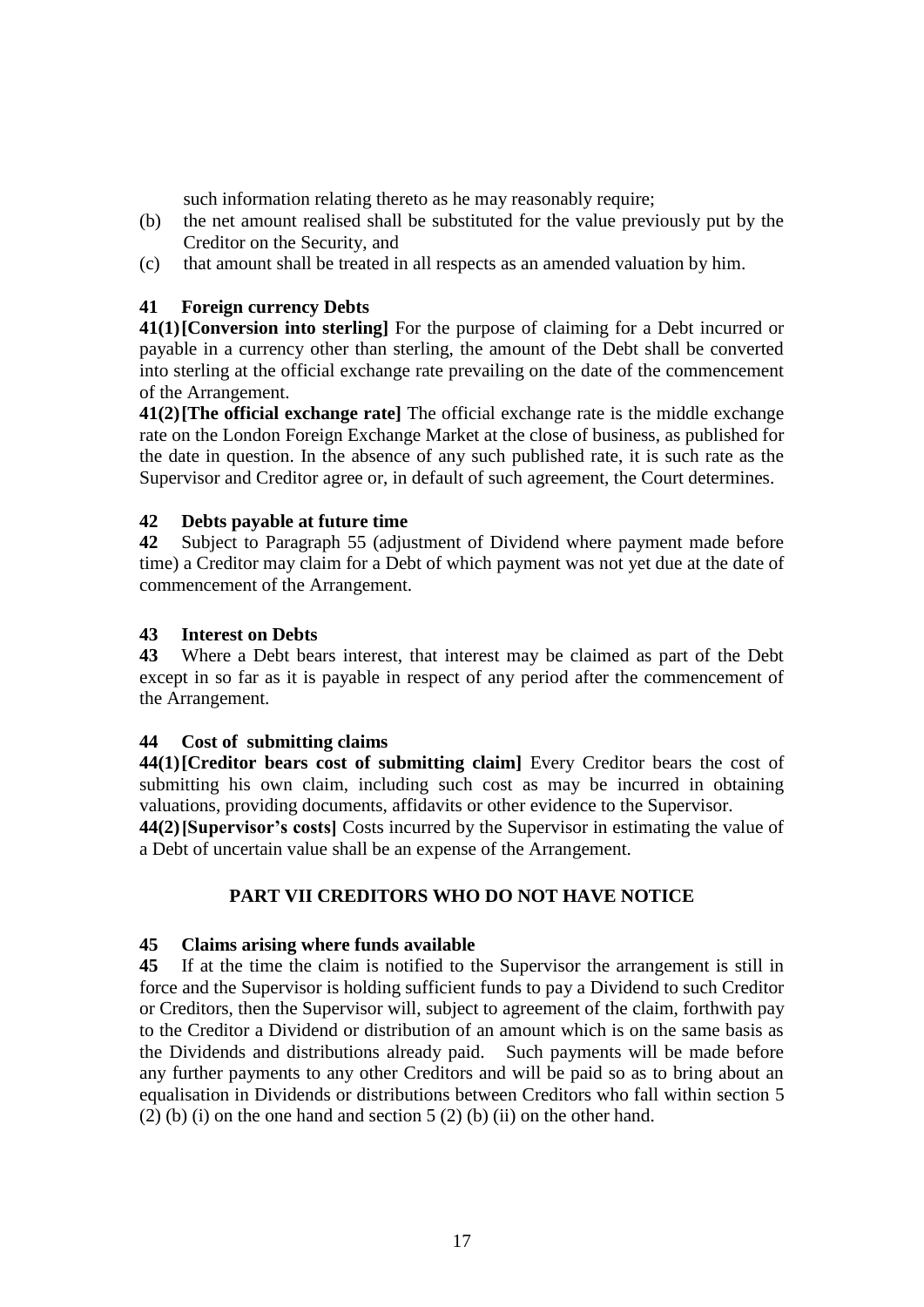### **46 Claims arising where no funds available**

**46** If the claims are notified to the Supervisor at a time when he is holding no funds available for payment of a Dividend then as and when any funds are received the Supervisor will subject to agreement of the claim, out of such funds, first make such payment to such Creditors so as to bring about an equalisation as aforesaid.

### **47 Effect of claims on Company**

**47(1)[Claim not to constitute default]** The notification to the Supervisor of any such claim or claims shall not constitute an act of default unless the failure to give notice to such Creditor was a deliberate act on the part of the Company.

**47(2)[Obligation to provide further funds]** Unless the Proposal otherwise provides there shall be no obligation upon the Debtor to pay to the Supervisor any further sums of money or make any further assets available (other than already provided for in the Proposal) so as to meet the claim falling to be dealt with under Rule 1.3 (2) (fa) unless the Proposal as agreed provides for a minimum Dividend to be paid to Creditors.

### **48 Notification of claims to Creditors**

**48** On receipt of any such claim the Supervisor will notify all Creditors bound of such receipt, the name of the Creditor, the amount claimed, and will provide such other information as may be relevant including particulars as to the Company's explanation why the Creditor was not given notice, and also the impact which such claim is likely to have on the outcome of the Arrangement. Such notification may, if the Supervisor considers it appropriate, be included in the progress report to Creditors provided that such report is due to be circulated within a period of 3 months from the date on which the claim is notified. Where, in the opinion of the Supervisor, the claim, whether taken alone or in conjunction with other such claims, will not materially reduce the amount of the estimated Dividend, he may defer notification and include it in his next progress report.

#### **49 Claims arising after termination**

**49** If the claim is notified to the Supervisor after the date on which the Arrangement ceases to have effect, then the Creditor shall be entitled to rely upon section 5 (2A) of the Act and shall be entitled to recover from the Cmpany such sum as the Creditor would have received had the claim been notified to the Supervisor prior to the date on which the Arrangement ceased to have effect and the Supervisor had been able to include the claim in the Arrangement for the purpose of payment of Dividends or distributions. The Supervisor shall be under no obligation to agree any such claim or take any action in respect thereof other than to furnish the Creditor who relies on section 5 (2A) with a certificate as to the Dividend or distribution the Creditor would have received had the claim been included in the Arrangement for Dividend or distribution purposes and on the assumption that the claim would have been agreed in the sum claimed.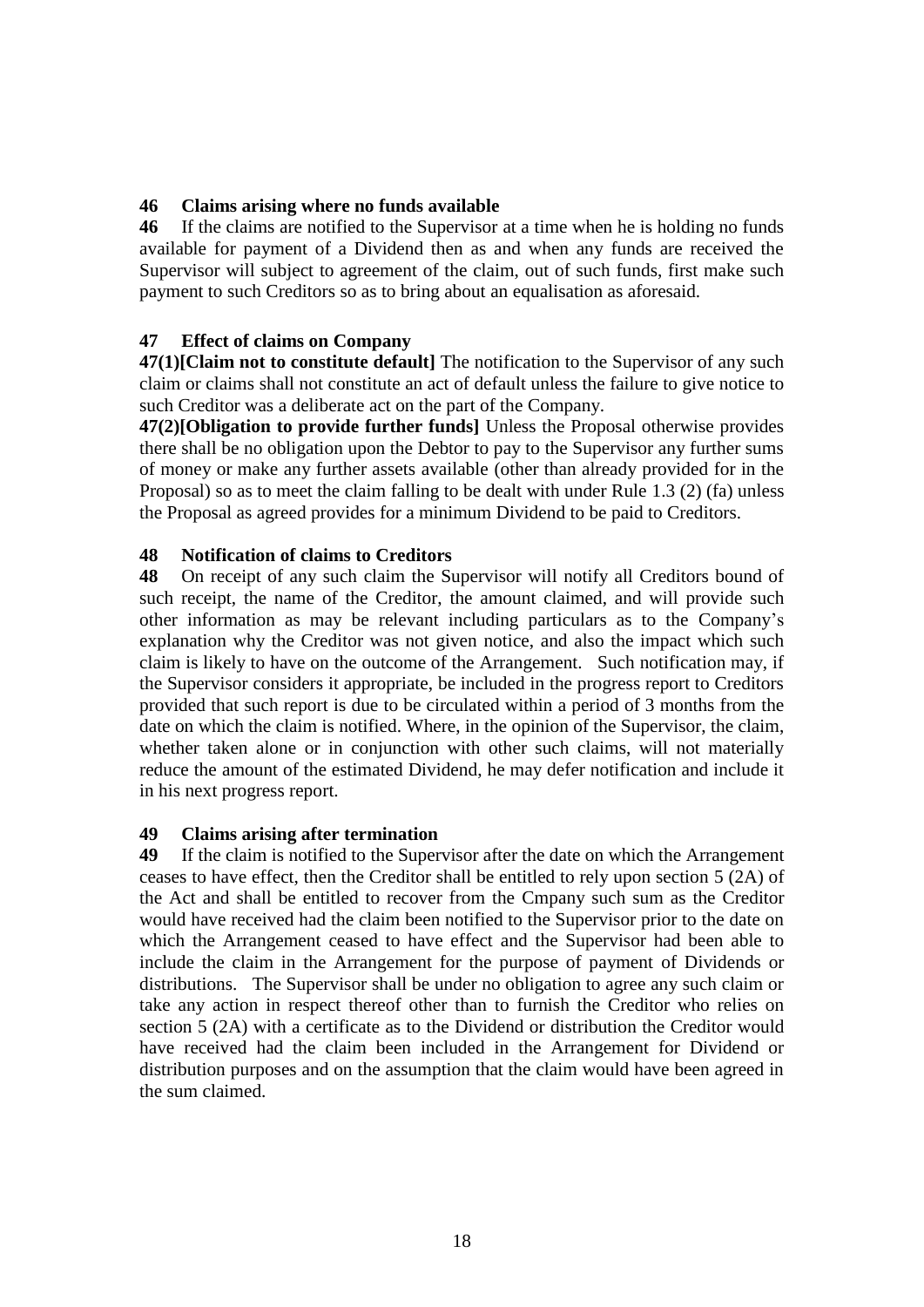### **PART VIII: PAYMENT OF DIVIDENDS**

#### **50 Distribution by Dividend**

**50(1) [Duty to declare and distribute Dividends]** At the time or times specified in the Proposal or, if none, whenever the Supervisor has sufficient funds in hand for the purpose, the Supervisor shall, subject to the retention of such sums as he considers necessary for payment of the expenses of the Arrangement, declare and distribute Dividends among the Creditors in respect of those of their claims which have been admitted.

**50(2) [Calculation and distribution of Dividend]** In the calculation and distribution of a Dividend the Supervisor shall make provision:

- (a) for any Debts which are the subject of claims which have not yet been determined; and
- (b) for disputed claims.
- **50(3) [Relevant date for claims}** The amount on which any dividend is calculated will be the amount that would be admitted for dividend purposes had a Creditor petitioned for the winding-up of the Debtor on the day the Arrangement was approved.

### **51 Notice of intended Dividend**

**51(1) [Notice to Creditors who have not claimed]** No more than three months before declaring a Dividend to non-preferential Creditors, the Supervisor shall give notice of his intention to do so to all such Creditors whose addresses are known to him and who have not submitted their claims.

**51(2) [Last date for submitting claims]** Any notice sent out to Creditors under Sub-paragraph (1) shall specify a date ("the Last Date for Submitting Claims") up to which claims may be lodged. The Last date for Submitting Claims shall be the same for all Creditors, and not less than 21 days from the date of the notice.

#### **52 Notice of declaration**

**52(1)[Notice to Creditors who have claimed]** The Supervisor shall give notice of the Dividend to all Creditors who have submitted their claims.

**52(2)[Particulars in notice]** The notice shall include the following particulars:

- (a) amounts realised from the sale of assets subject to the Arrangement and/or amounts paid by the Debtor to the Supervisor under the Arrangement;
- (b) payments made by the Supervisor during the course of the Arrangement;
- (c) provision (if any) made for unsettled claims, and funds (if any) retained for particular purposes;
- (d) the total amount to be distributed, and the rate of Dividend;
- (e) whether, and if so when, any further Dividend is expected to be declared.

**52(3)[Simultaneous distribution]** The Dividend may be distributed simultaneously with the notice declaring it.

**52(4)[Method of payment]** Payment of Dividend may be made by post, or arrangements may be made with any Creditor for it to be paid in another way, or held for his collection.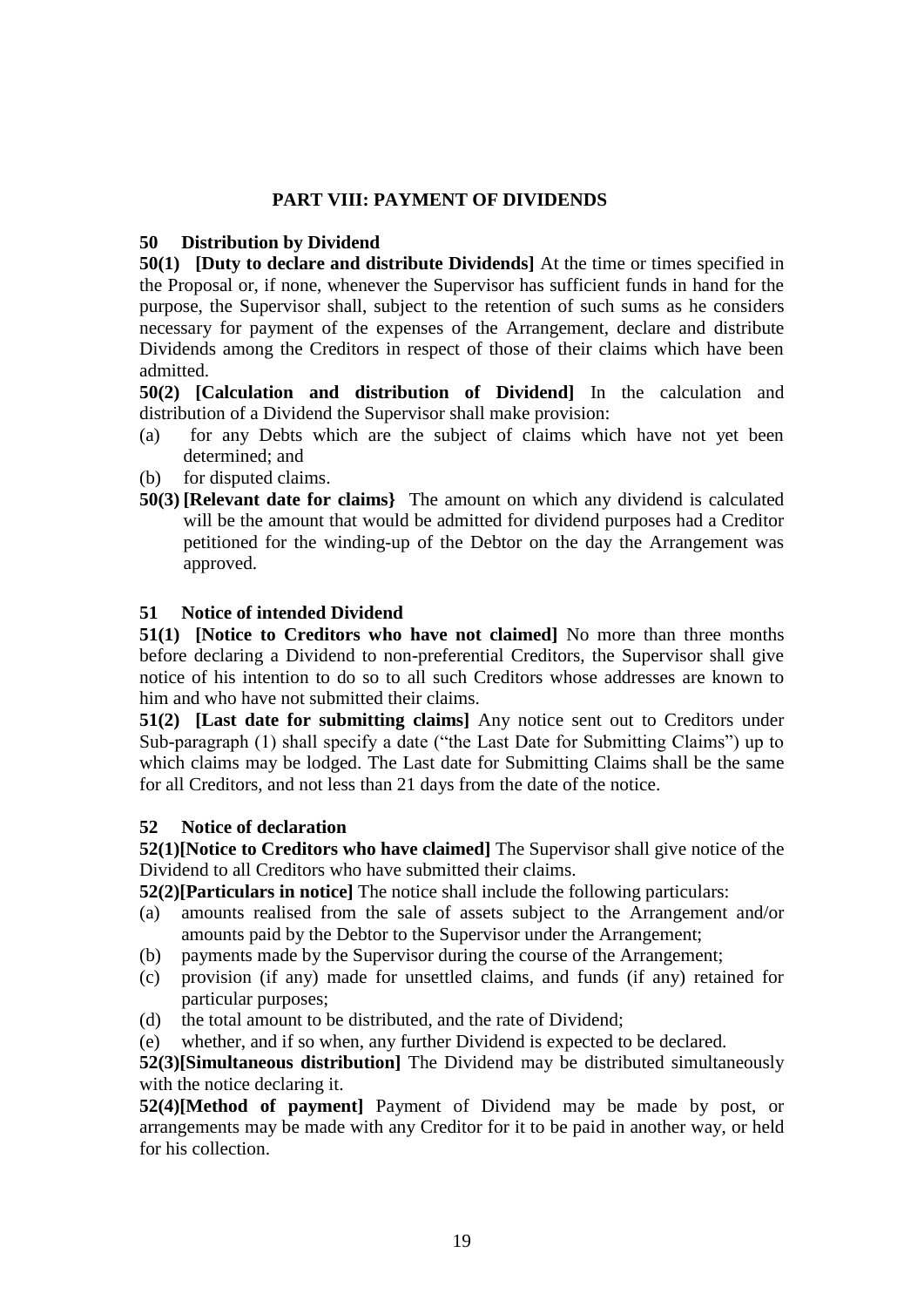**52(5)[Endorsement in negotiable instrument]** Where a Dividend is paid on a bill of exchange or other negotiable instrument, the amount of the Dividend shall be endorsed on the instrument, or on a certified copy of it, if required to be produced by the holder for that purpose.

### **53 Claim altered after payment of Dividend**

**53(1)[Amount claimed increased]** If, after payment of Dividend, the amount claimed by a Creditor is increased, the Creditor is not entitled to disturb the distribution of the Dividend; but he is entitled to be paid, out of any money for the time being available for the payment of any further Dividend, any Dividend or Dividends which he has failed to receive before that money is applied to the payment of any such further Dividend.

**53(2)[Claim withdrawn, disallowed, reduced]** If, after a Creditor's claim has been admitted, the claim is withdrawn or disallowed, or the amount of it is reduced, the Creditor shall repay to the Supervisor any amount overpaid by way of Dividend.

### **54 Secured Creditors**

**54(1)[Application of Paragraph]** The following applies where a Creditor re-values his Security at a time when a Dividend has been declared.

**54(2)[Reduction in unsecured claim]** If the re-valuation results in a reduction of his unsecured claim ranking for Dividend, the Creditor shall, as soon as practicable, repay to the Supervisor any amount received by him as Dividend in excess of that to which he would be entitled having regard to the re-valuation of the Security.

**54(3)[Increase of unsecured claim]** If the re-valuation results in an increase of his unsecured claim, the Creditor is entitled to receive from the Supervisor, out of any money for the time being available for the payment of a further Dividend, before any such Dividend is paid, any Dividend or Dividends which he has failed to receive, having regard to the re-valuation of the Security. However, the Creditor is not entitled to disturb any Dividend declared (whether or not distributed) before the date of the revaluation.

### **55 Assignment of Debts or rights to Dividend**

**55(1)[Notice of assignment]** If a person entitled to a Dividend gives notice to the Supervisor that he wishes the Dividend to be paid to another person, or that he has assigned his entitlement or Debt to another person, the Supervisor shall pay the Dividend to that other person accordingly.

**55(2)[Contents of notice]** A notice given under this Paragraph must specify the name and address of the person to whom payment is to be made.

### **56 Debts payable at future time**

**56(1)[Entitlement to Dividend]** Where a Creditor has claimed for a Debt of which payment is not due at the date of the declaration of Dividend, he is entitled to Dividend equally with other Creditors, but subject as follows.

**56(2)[Calculation of amount of reduction]** For the purpose of Dividend (and for no other purpose), the amount of the Creditor's admitted claim (or, if a distribution has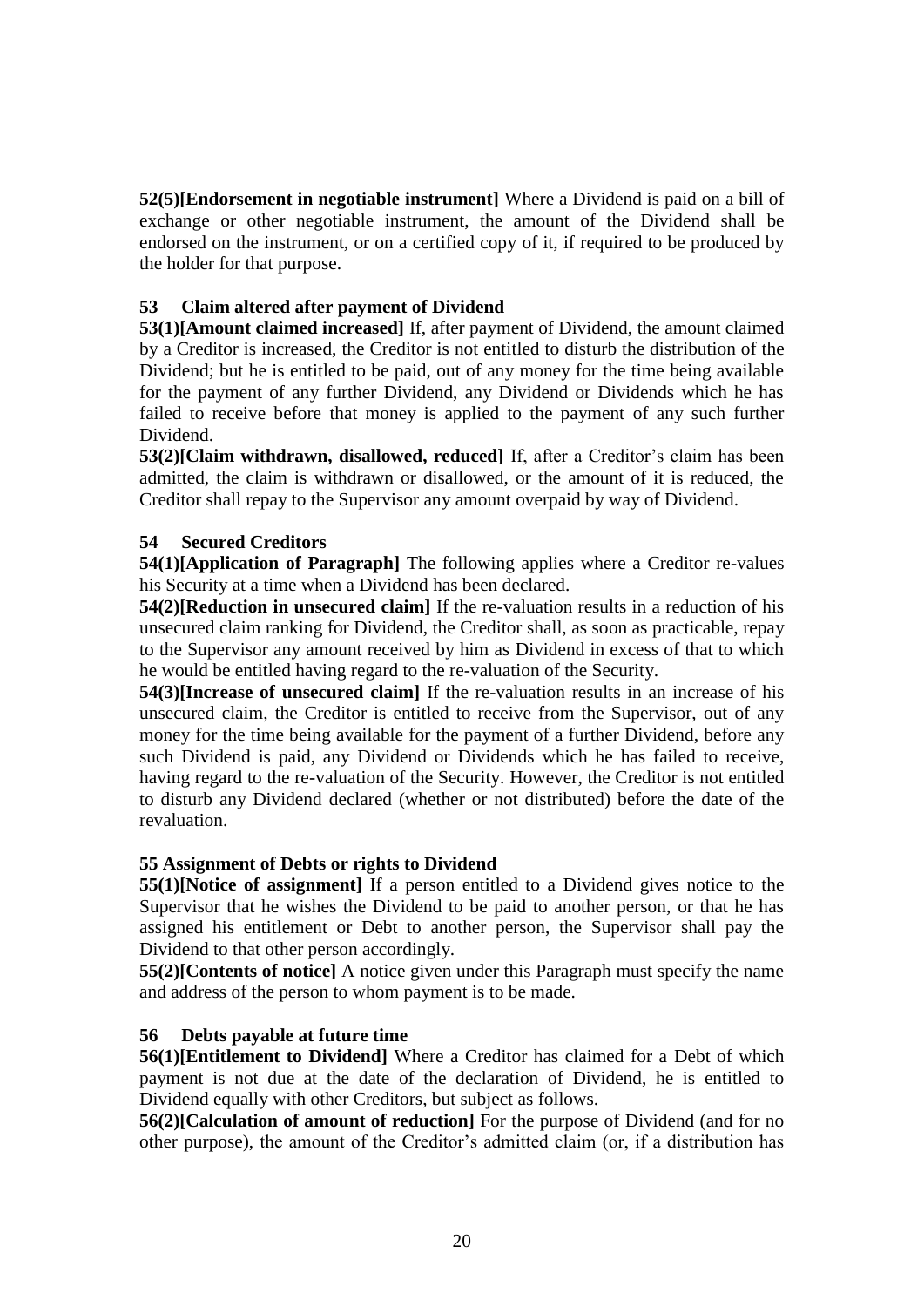previously been made to him, the amount remaining outstanding in respect of his admitted claim) shall be reduced by a percentage calculated as follows:

#### I x M 12

where I is 5 per cent and M is the number of months (expressed, if need be, as or as including, fractions of months) between the declaration of Dividend and the date when payment of the Creditor's Debt would otherwise be due.

### **57 Debts of unpaid Creditors**

**57(1)[Creditors not entitled to Dividend]** Creditors who do not claim in the Arrangement shall not be entitled to receive any Dividend.

**57(2)[Unclaimed Dividends paid to Debtor]** Dividends due to Creditors who have claimed in the Arrangement but who have not claimed or been paid their Dividends shall, at the end of the Arrangement, be paid to the Debtor or, if there is one, the Debtor's Liquidator.

**57(3)[Debtor liable for unclaimed Dividends]** Once a Dividend has been paid to the Debtor or, if there is one, the Debtor's Liquidator under the previous Sub-paragraph, the Creditor must claim it from the Debtor or, if there is one, the Debtor's Liquidator and no other person.

### **PART IX: PRIORITY OF PAYMENTS AND DISTRIBUTIONS**

#### **58 Costs and Expenses of the Arrangement**

**58(1)[Expenses to be paid first]** Subject to Paragraphs 5(3) and 72 the fees, costs, charges, expenses and liabilities properly charged or incurred by or on behalf of the Nominee or the Supervisor are expenses of the Arrangement and shall be paid in priority to all other charges, expenses, liabilities and Debts.

**58(2)[Charge in relation to expenses**] The Supervisor shall have a charge on the assets subject to the Arrangement in respect of the expenses of the Arrangement.

#### **59 Priority of Debts and application of surplus**

**59(1)[Priority of preferential Debts]** In the distribution of sums due to be paid to Creditors under the terms of the Arrangement, Preferential Debts shall be paid in priority to other Debts.

**59(2)[Ranking of preferential Debts]** Preferential Debts rank equally between themselves after the expenses of the Arrangement.

**59(3)[Ranking of ordinary Debts]** Debts other than Preferential Debts rank equally between themselves and, after the Preferential Debts, shall be paid in full unless the sums due to be paid to Creditors are insufficient for meeting them, in which case they abate in equal proportions between themselves.

**59(4)[Surplus after payment]** Any surplus remaining after the payment of the Preferential and other Debts shall first be applied in paying interest on those Debts in respect of the periods during which they have been outstanding since the commencement of the Arrangement (for this purpose interest on Preferential Debts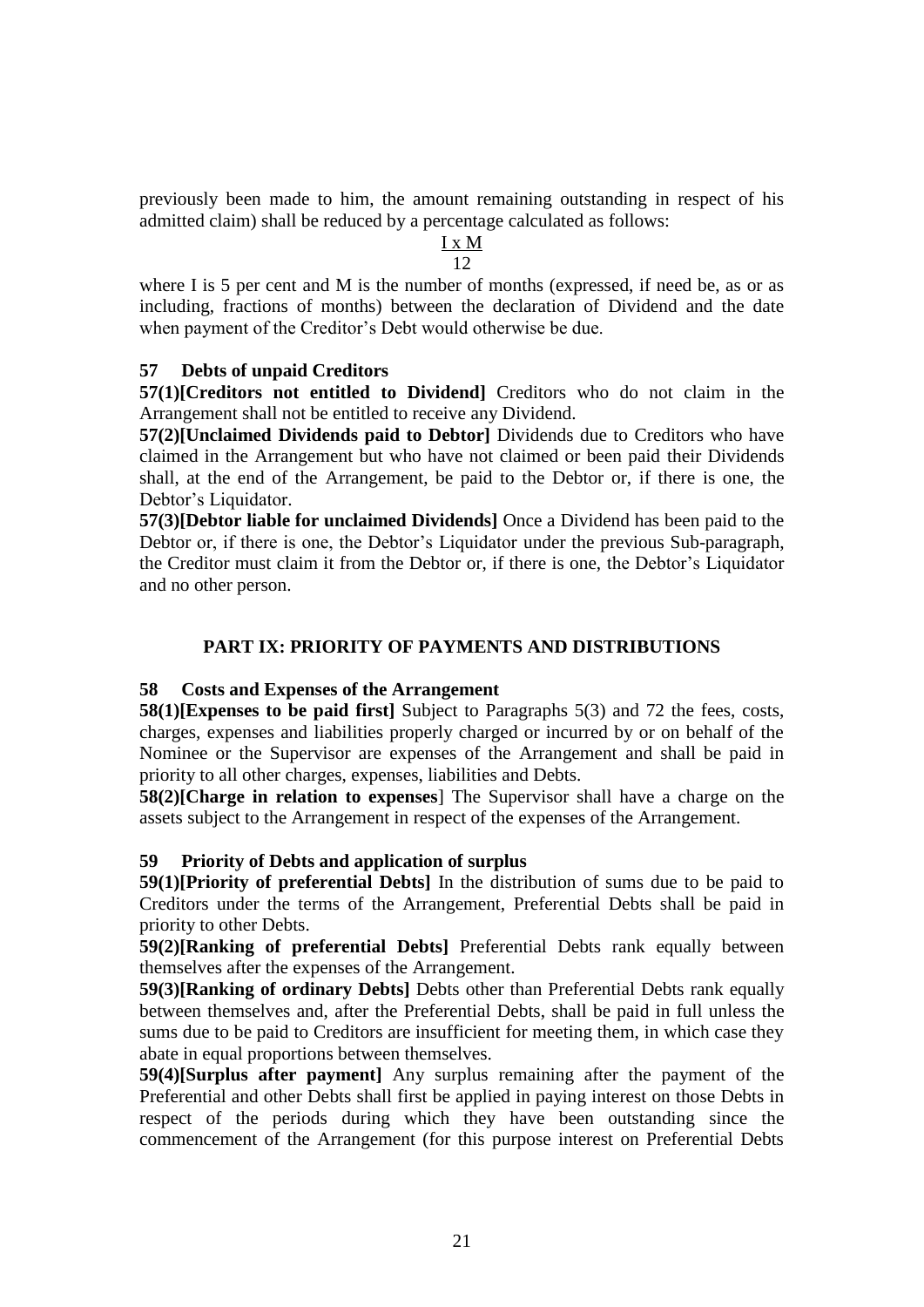ranks equally with interest on Debts other than Preferential Debts) and thereafter returned to the Debtor.

**59(5)[Interest rate on surplus]** The rate of interest payable under Sub-paragraph (4) in respect of any Debt is whichever is the greater of the following:

- (a) the rate specified in section 17 of the Judgments Act 1838 at the commencement of the Arrangement; and
- (b) the rate applicable to that Debt apart from the Arrangement.

### **PART X: THE CREDITORS COMMITTEE & MEETINGS OF CREDITORS**

#### **60 The Creditors' Committee**

**60(1)[Establishment]** Any meeting of Creditors may establish a committee ("the Creditors' Committee"), consisting of not less than 3 and not more than 5 members to represent the interests of the Creditors and to provide such assistance and guidance to the Supervisor as he may reasonably require.

**60(2)[Eligibility]** All the members of the Creditors' Committee must be Creditors of the Debtor; and any Creditor (other than one who is fully secured) may be a member, so long as:

- (a) he has lodged a claim, and
- (b) his claim has neither been wholly disallowed for voting purposes, nor wholly rejected for the purposes of distribution or Dividend.

**60(3)[Application of Rules]** The Rules relating to the Creditors' Committee in a bankruptcy contained in Rules 4.151 to 4.172A shall apply to the Arrangement with the modifications necessary to apply those rules to a voluntary arrangement.

**60(4)[Expenses of members]** The reasonable travelling expenses directly incurred by any member of the Creditors' Committee or their representatives in respect of their attendance at the meetings of the Creditors' Committee, or otherwise on the Creditors' Committee's business, shall rank as an expense of the Arrangement.

#### **61 Power to call/requisition meetings of Creditors**

**61(1)[Supervisor's power to call meetings]** The Supervisor may, if he thinks it desirable, summon and conduct meetings of Creditors for any purpose connected with the Arrangement.

**61(2)[Power to requisition a meeting]** If requested in writing by the Debtor, or by Creditors with not less than one-quarter in value of the total amount of Debts subject to the Arrangement, the Supervisor shall, unless relieved by the Court from so doing, convene a meeting of Creditors within 21 days from the receipt of such request.

**61(3)[Content of notice requisitioning meeting]** A notice served upon the Supervisor under Sub-paragraph (2) shall state the purpose for which the meeting is to be held.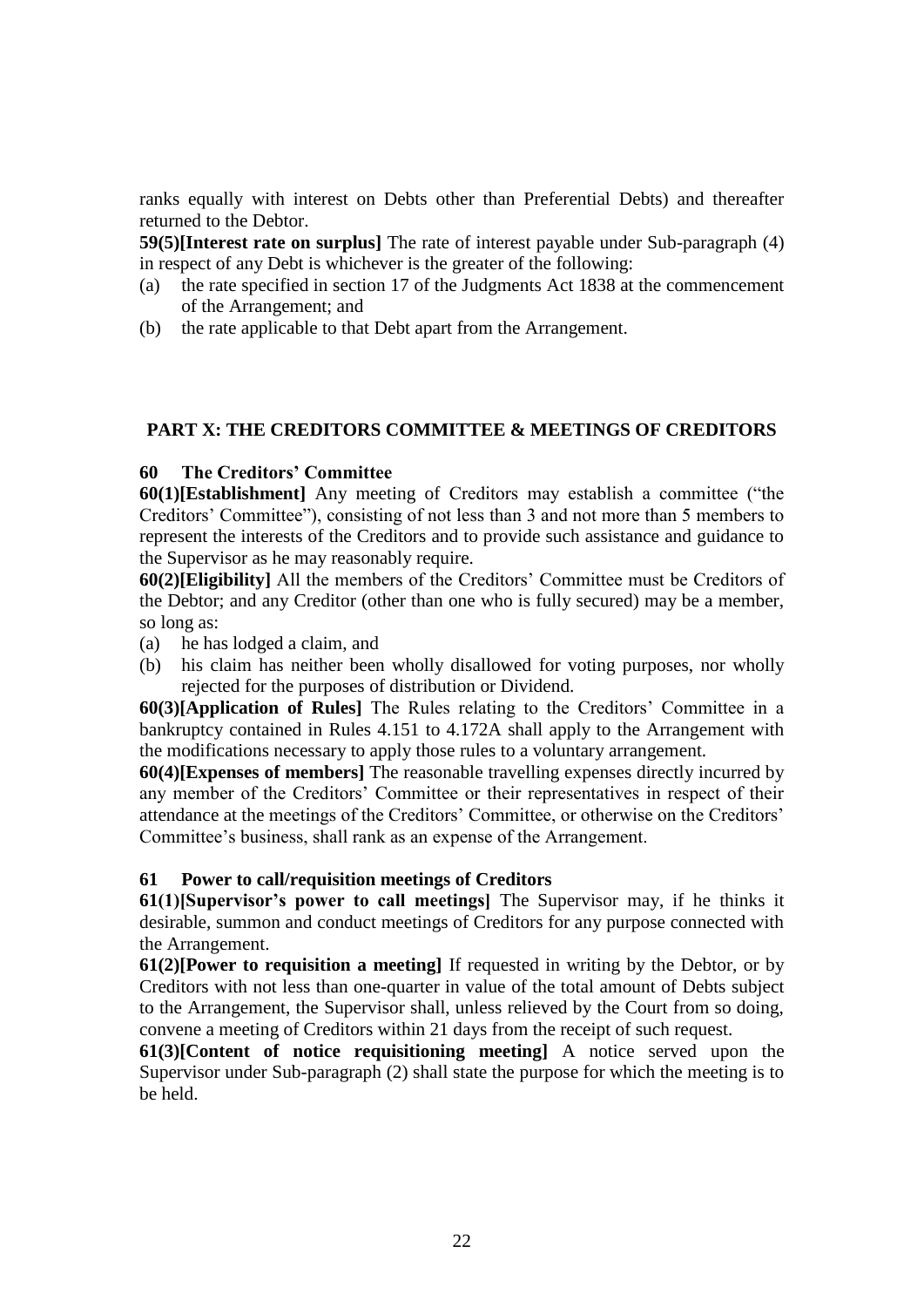### **62 Calling Creditors' meetings**

**62(1)[Notice of meeting]** Notice of a Creditor's meeting shall be given by the person convening the meeting to the Debtor and every Creditor whose address is known to him or identified in the Proposal at least 14 days before the date fixed for the meeting, or such shorter period as the Court may allow.

**62(2)[Contents of notice]** The notice to Creditors shall specify the purpose for which the meeting is convened and a time and date (not earlier than 4.00 p.m. on the business day before the meeting) by which Creditors must lodge proxies and those who have not already lodged claims must do so, in order to be entitled to vote at the meeting.

**62(3)[Forms of proxy]** With every notice convening a Creditors' meeting there shall be sent out forms of proxy.

**62(4)[Venue of meeting]** In fixing the venue for a meeting of Creditors, the person convening it shall have regard to the convenience of the parties who may wish to attend.

**62(5)[Time of meeting]** Meetings of Creditors shall be convened for commencement between the hours of 10.00 and 16.00 on a business day, unless the Court otherwise directs.

**62(6)[Chairman of meeting]** Unless Paragraph 21(3) (chairman where no Supervisor acting) applies, the Supervisor, or a person experienced in insolvency matters and nominated by him, shall be chairman of the meeting.

### **63 Cost of summoning meetings**

**63(1)[Security for payment of expenses]** Subject to Sub-paragraph (3) below, the cost of summoning and holding a meeting of Creditors at the instance of the Debtor or Creditors under Paragraph 60(2) shall be paid by that person or persons, who shall deposit security for their payment with the Supervisor.

**63(2)[Appropriate security]** The sum to be deposited shall be such as the Supervisor determines to be appropriate; and the Supervisor shall be under no obligation to act without the deposit having been paid.

**63(3)[Vote for cost to be an expense of arrangement]** Where a meeting is so summoned, it may vote that the expenses of convening and holding it shall rank as an expense of the Arrangement.

**63(4)[Repayment of deposit]** To the extent that any deposit made under this Paragraph is not required for the payment of expenses of convening and holding the meeting, it shall be repaid to the person who made it.

### **63A Remote Attendance at meetings**

**63A(1) [Attendance at meeting by persons not present together]** Where a person convening a meeting considers it appropriate, the meeting may be conducted and held in such a way that persons who are not present together at the same place may attend it.

**63A(2) [Attendance at meeting by exercise of right to speak and vote]** Where a meeting is conducted and held in the manner referred to in Sub-paragraph (1), a person attends the meeting if that person is able to exercise any rights which that person may have to speak and vote at the meeting.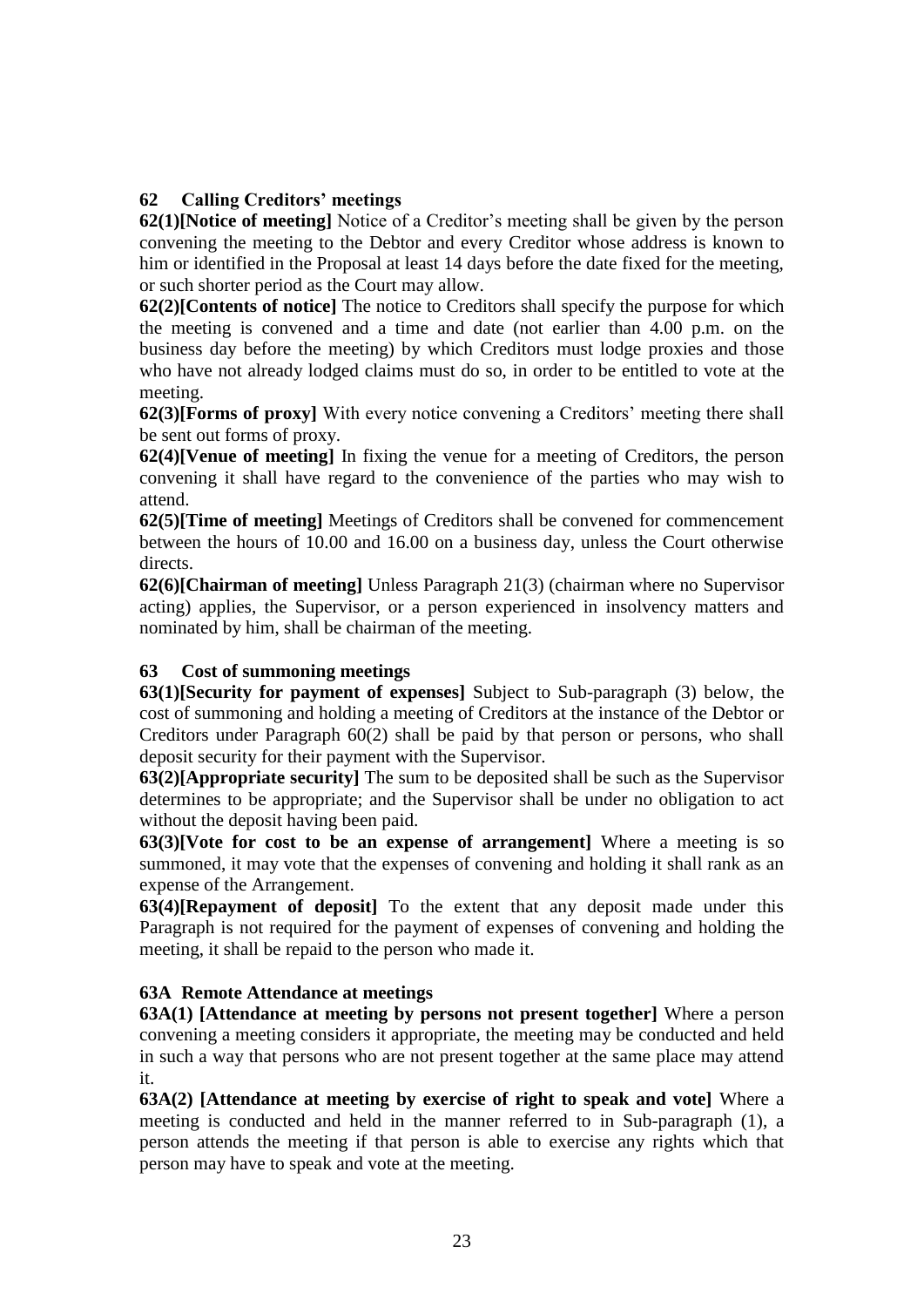**63A(3) [Application of Act and Rules]** The provisions of Section 246A(4)-(8) and Rules 12A.22-23 relating to remote attendance shall apply to the Arrangement with any necessary modifications.

#### **63B Use of Websites**

**63B(1)[Contents of notice re website]** A Supervisor who wishes to give, deliver or send a document to any person may satisfy that requirement by sending that person a notice:

- (a) stating that the document is available for viewing on a website;
- (b) specifying the address of that website together with any password necessary to view and download the document from that site; and
- (c) containing a statement that the person to whom the notice is given, delivered or sent may request a hard copy of the document and specifying a telephone number, e-mail address and postal address which may be used to request a hard copy.

**63B(2) [Application of Rules]** The provisions of Rules 12A.12-23 relating to use of websites shall apply to the Arrangement with any necessary modifications.

### **64 Entitlement to vote**

**64(1)[Conditions for voting]** Subject as follows, at a meeting of Creditors a person is entitled to vote as a Creditor only if:

- (a) he has duly lodged his claim by the time and date stated in the notice of the meeting, and
- (b) the claim has been admitted under the next Paragraph for the purpose of entitlement to vote, and there has been lodged, by that time and date, any proxy requisite for that entitlement.

**64(2)[Unliquidated and unascertained claims]** A Creditor shall not vote in respect of a Debt for an unliquidated amount, or any Debt whose value is not ascertained, except where the Chairman agrees to put upon the Debt an estimated minimum value for the purpose of entitlement to vote.

**64(3)[Secured Creditors]** A Secured Creditor is entitled to vote only in respect of the balance (if any) of his Debt after deducting the value of his Security as estimated by him.

#### **65 Admission and rejection of claim**

**65(1)[Chairman's discretion]** The chairman has power to admit or reject a Creditor's claim for the purpose of his entitlement to vote, and the power is exercisable with respect to the whole or any part of the claim and whether the claim is secured or unsecured.

**65(2)[Appeal from chairman's decision]** The chairman's decision on entitlement to vote is subject to appeal to the Court by any Creditor, or by the Debtor, within 21 days of the meeting of Creditors at which the decision was made, or such longer period as the Court shall, in the special circumstances, allow.

**65(3)[Voting subject to objection]** If the chairman is in doubt whether a claim should be admitted or rejected, he shall mark it objected to and allow the Creditor to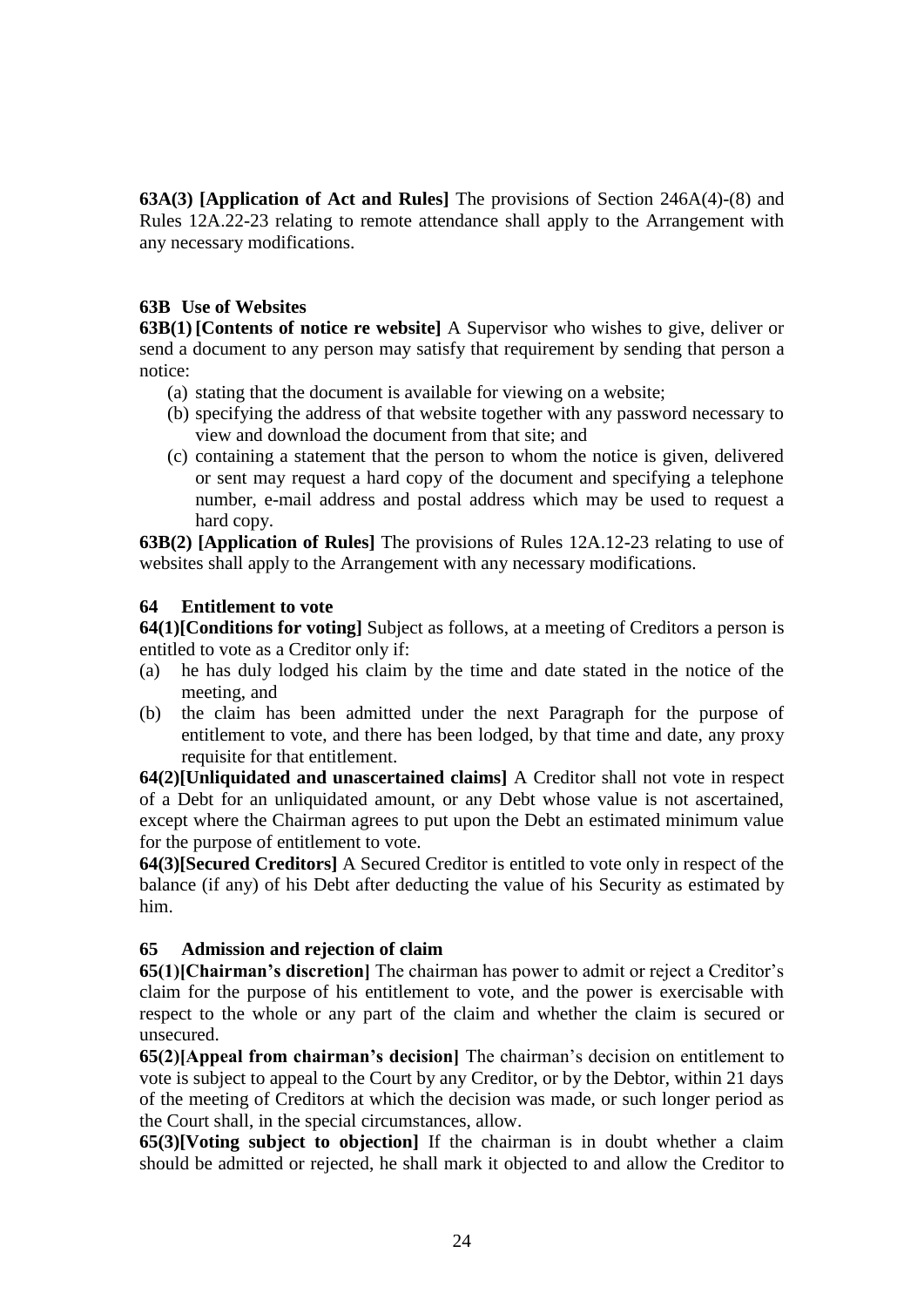vote, subject to his vote being subsequently declared invalid if the objection to the claim is sustained.

**65(4)[Where chairman's decision reversed]** If, on an appeal, the chairman's decision is reversed or varied, or a Creditor's vote is declared invalid, the Court may order another meeting to be summoned, or make such other order as it thinks fit, provided that the Court considers the matter is such as to give rise to unfair prejudice or a material irregularity.

**65(5)[Costs of appeal]** The chairman is not personally liable for the costs incurred by any person in respect of an appeal under this Paragraph unless the Court so orders.

#### **66 Majorities required to pass resolutions**

**66(1)[Resolutions by majority in value]** Subject as follows, at a meeting of Creditors a resolution is passed when a majority in value of Creditors present and voting, in person or by proxy, have voted in favour of the resolution.

**66(2)[Resolutions varying terms of Arrangement]** In the case of a resolution varying the terms of the Arrangement, a majority in excess of three-quarters in value of those present and voting, in person or by proxy, is required to pass the resolution.

**66(3)[Votes rendering resolution invalid]** Any resolution is invalid if those voting against it include more than half in value of the Creditors who are not, to the best of the chairman's belief, Associates of the Debtor.

**66(4)[Resolution for the appointment of Supervisor]** In the case of a resolution for the appointment of a Supervisor:

- (a) if on any vote there are 2 nominees for appointment, the person who obtains the most support is appointed, provided that such support represents a majority in value of all those present (in person or by proxy) at the meeting and entitled to vote; and
- (b) if there are 3 or more nominees, and one of them has a clear majority over both or all of the others together, that one is appointed; and
- (c) in any other case, the chairman shall continue to take votes (disregarding at each vote any nominee who has withdrawn and, if no nominee has withdrawn, the nominee who obtained the least support last time), until a clear majority is obtained for any one nominee.

**66(5)[Resolution for joint appointment]** The chairman may at any time put to the meeting a resolution for the joint appointment of any 2 or more nominees if he thinks it appropriate.

#### **67 Chairman of meeting as proxy-holder**

**67** Where the chairman at a meeting holds a proxy for a Creditor which requires him to vote for a particular resolution, and no other person proposes that resolution, he shall himself propose it

#### **68 Suspension/adjournment of meeting**

**68(1)**[Suspension] Once only in the course of any meeting, the chairman may, in his discretion and without an adjournment, declare the meeting suspended for any period up to one hour.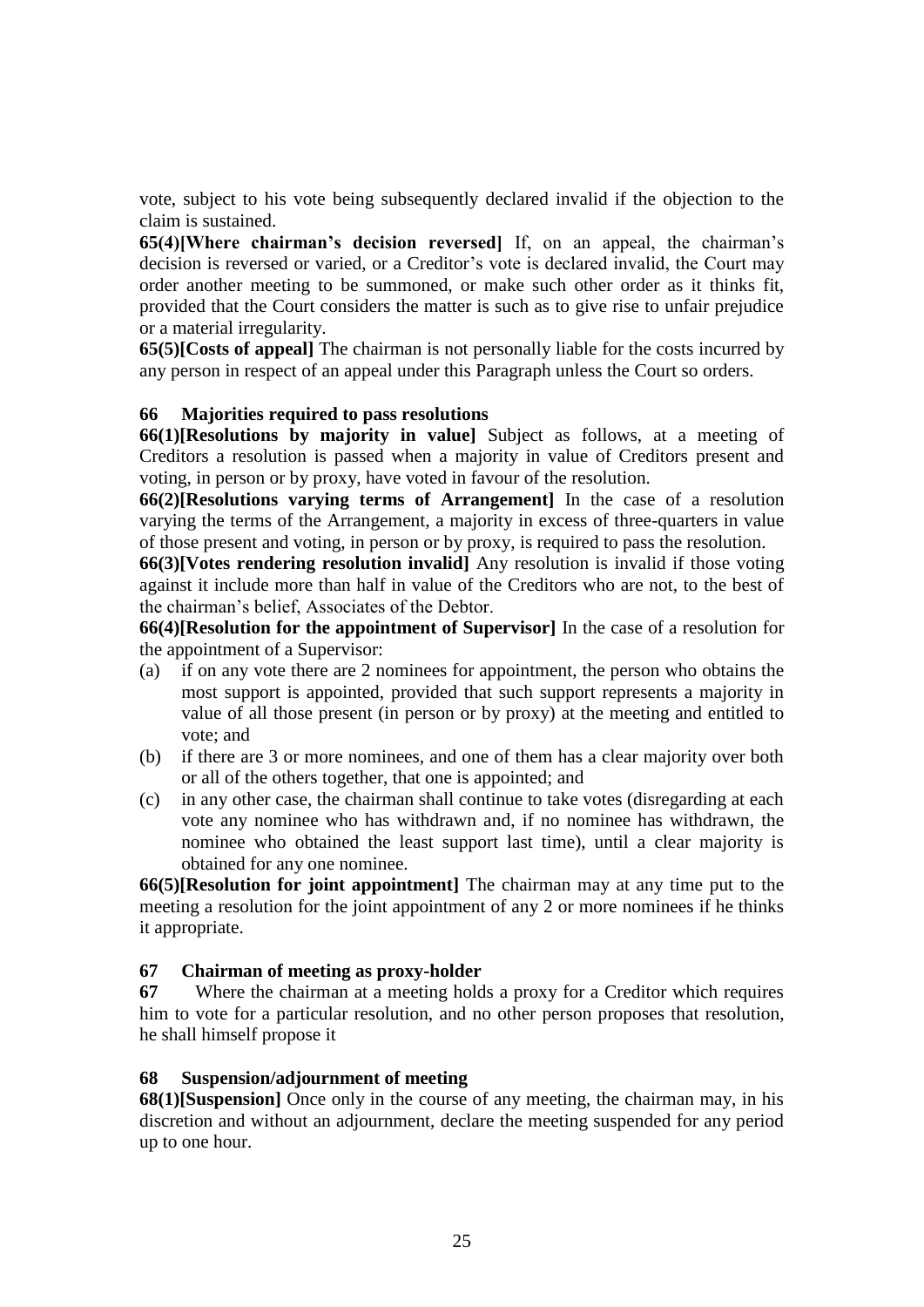**68(2)[Adjournment]** The chairman at any meeting may, in his discretion, and shall, if the meeting so resolves, adjourn it to such time and place as seems to him to be appropriate in the circumstances; provided that if the chairman is the Supervisor and a resolution has been proposed for his removal, the chairman shall not adjourn the meeting without the consent of at least one half in value of the Creditors present (in person or by proxy) and entitled to vote.

**68(3)[Period of adjournment]** An adjournment under this Paragraph shall not be for a period of more than 21 days, or such longer period as the Court may allow.

**68(4)[Use of claims and proxies at adjourned meeting]** Where a meeting is adjourned under this Paragraph, claims and proxies may be used if lodged at any time up to 4.00 p.m. on the business day immediately before the adjourned meeting.

### **69 Record of proceedings**

**69(1)[Minutes of proceedings]** The chairman of any Creditors' meeting shall cause minutes of the proceedings at the meeting, signed by him, to be retained as part of the records of the Arrangement.

**69(2)[List of Creditors attending]** The chairman shall also cause to be made and kept a list of all the Creditors who attended the meeting either in person or by proxy and the amount of their claims for voting purposes.

**69(3)[Record of resolutions]** The minutes of the meeting shall include a record of the resolutions which were taken at the meeting and the decision on each one.

**69(4)[List of creditors to be circulated]** The list of Creditors referred to in Subparagraph (2) shall be sent with the chairman's report to Creditors, the Debtor and the Court.

### **70 Postal resolutions**

**70(1)[Application of procedure]** The following procedure may be utilised by the Supervisor, if he thinks fit, for the purposes of ascertaining the wishes of Creditors on any matter concerning the Arrangement other than the removal of the Supervisor.

**70(2)[Notice of proposed resolution]** The Supervisor may send to the Debtor and every Creditor whose address is known to him or identified in the Proposal a notice containing a copy of any proposed resolution on which a decision is sought, which shall be set out in a such a way that agreement with or dissent from each separate resolution may be indicated by the recipient on the copy so sent.

**70(3)[Contents of notice]** The notice must specify a date ("the Last Date for Voting"), not less that 21 days after the date of sending thereof, by which Creditors must lodge their votes with the Supervisor and those who have not already lodged claims must do so, in order to be entitled to vote.

**70(4)[Creditors requiring meeting]** Creditors with one-quarter in value of the total amount of Debts subject to the Arrangement may, within 14 days from the date upon which the Supervisor sent out the resolution, request the Supervisor in writing to summon a meeting of Creditors to consider the matters raised by the resolution and, if they so request, the Supervisor shall call a meeting of Creditors for that purpose.

**70(5)[Deemed passing of resolution]** In the absence such a request, the resolution is deemed to have been carried at a duly convened meeting of Creditors, if, of the written votes received by the Supervisor by the end of the Last Date for Voting, a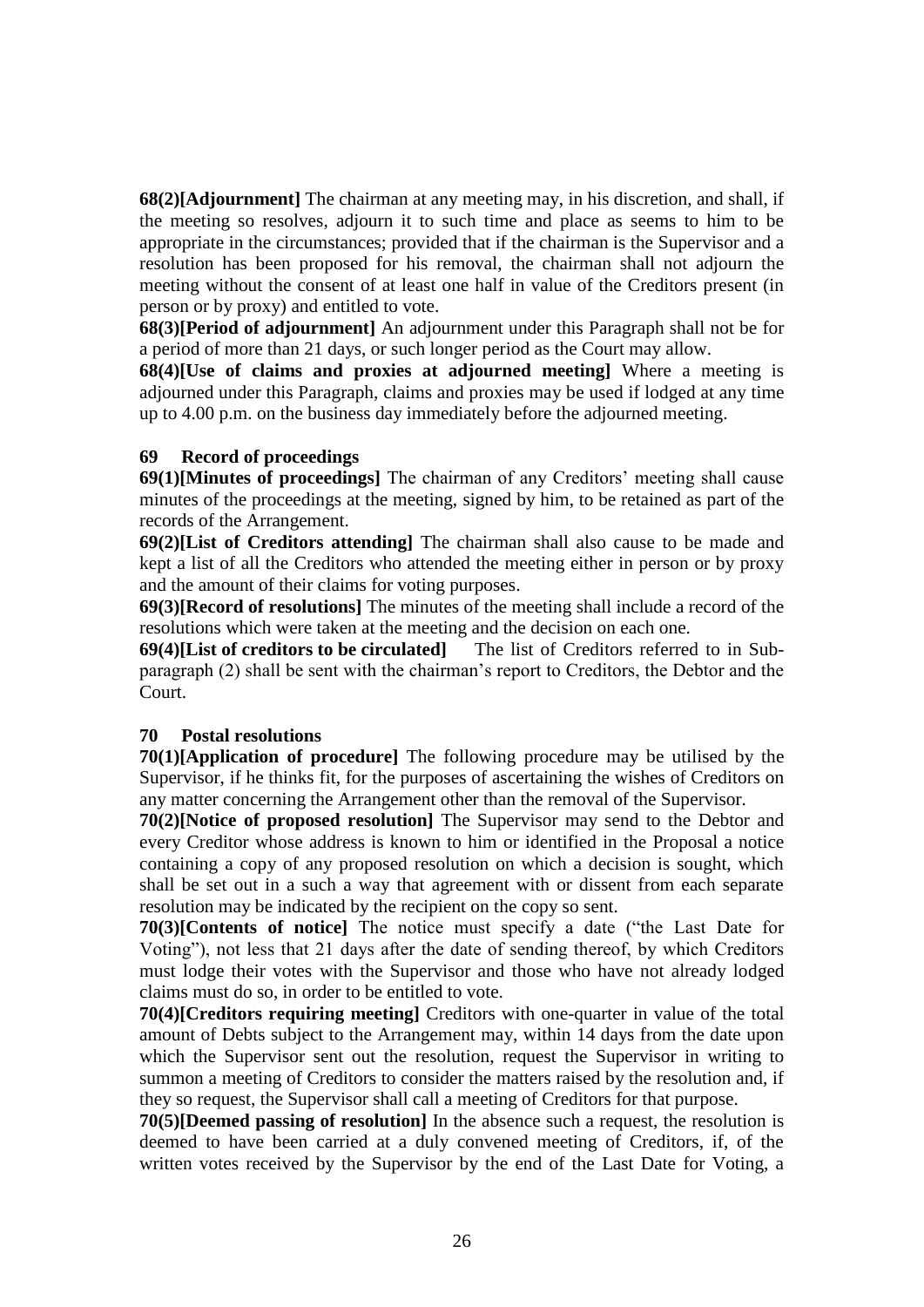sufficient majority of Creditors as defined in Paragraph 61 entitled to vote on the resolution have indicated their consent to the resolution in writing.

**70(6)[Application of voting rights and majorities]** The provisions of Paragraphs 63(entitlement to vote), 64 (admission and rejection of claims) and 65 (majorities required to pass resolutions) shall apply to postal votes as they do to votes at meetings of Creditors.

**70(7)[Copy of resolutions]** A copy of every resolution taken under this Paragraph, together with copies of the votes of Creditors received by the Supervisor endorsed by the Supervisor with the date upon which the vote was received by him, shall be kept with the records of the Arrangement.

### **PART XI: PROVISIONS FOLLOWING BREACH OF THE ARRANGEMENT**

#### **71 Breach by the Debtor of the terms of the Arrangement**

- **71** The Debtor shall be regarded as in breach of the Arrangement if:
- (a) it fails to comply with any of his obligations under the Arrangement;
- (b) information which was false or misleading in any material particular or contains any material omissions:
	- (i) was contained in any statement of affairs or other document supplied by the Debtor under Part I under the Act to any person, or
	- (ii) was otherwise made available by the Debtor to its Creditors at or in connection with any meeting of Creditors held, or any postal resolution taken, in connection with the Arrangement, or
- (c) the Debtor or its Directors fail to do all such things as may for the purposes of the Arrangement have been reasonably required of the Debtor by the Supervisor.

#### **72 Procedure following breach**

**72(1)[Notice of Breach]** If, at any time, it appears to the Supervisor that the Debtor is in breach of the Arrangement or the Supervisor has already presented a petition to wind up the Debtor or the Debtor has convened a members' meeting to wind up the Debtor, then, unless such breach is remedied forthwith, he shall as soon as practicable issue to the Debtor a notice ("Notice of Breach") identifying the breach and requiring the Debtor within one month of sending the notice:

- (a) to remedy the breach if it is capable of being remedied, and, if he thinks fit
- (b) to give a full explanation of the breach.

**72(2)[Remedy of breach]** If, within the one month period referred to in Subparagraph (1), or such longer period not exceeding a further one month as the Supervisor shall reasonably allow, the Debtor:

- (a) remedies his breach of the Arrangement;
- (b) if so required in the Notice of Breach, provides a full explanation of the breach, and
- (c) pays to the Supervisor such sum (if any) as the Supervisor may reasonably require to compensate the Creditors for any reduction in Dividend caused by the Debtor's breach,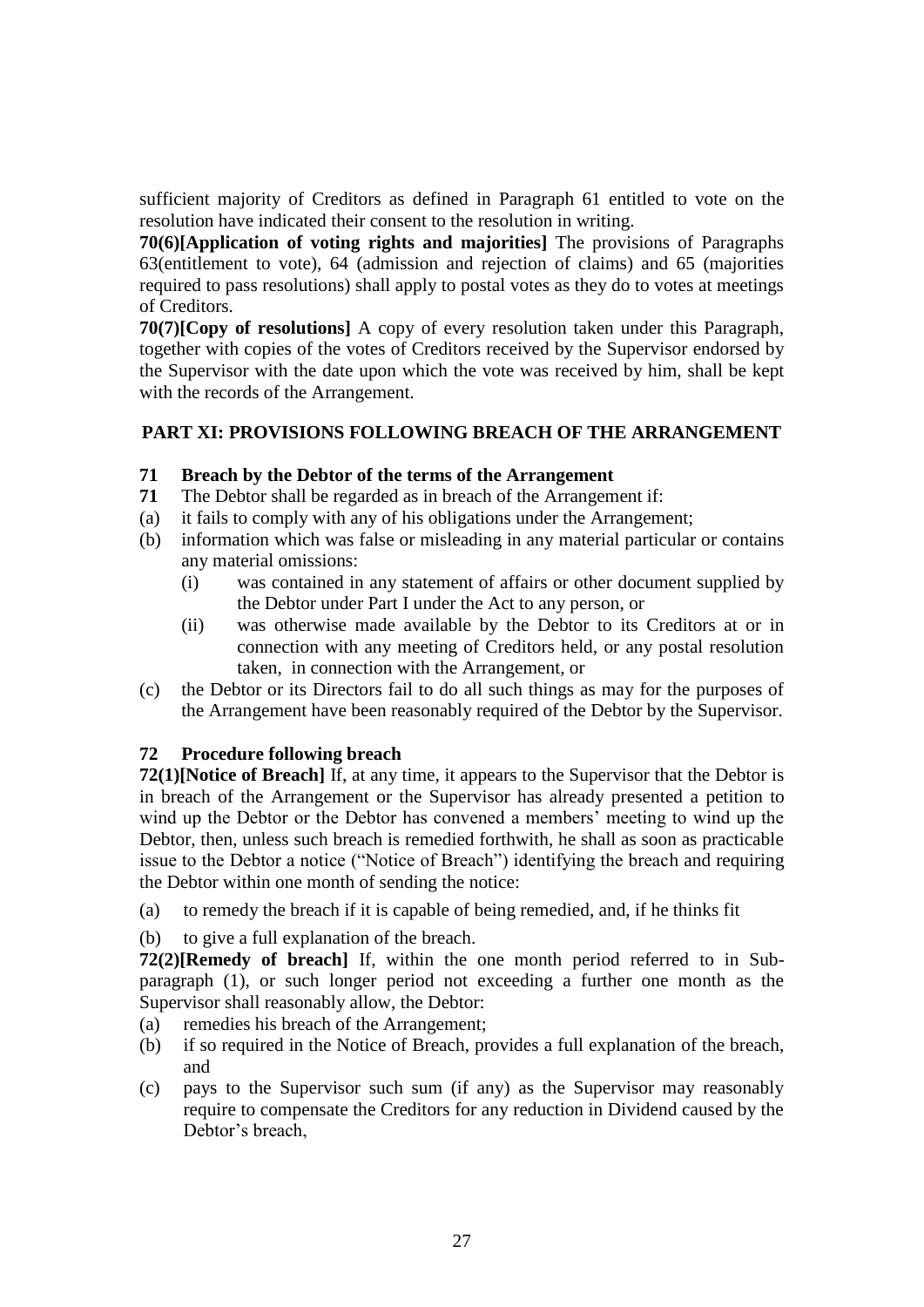no further action shall be taken against the Debtor save that the Supervisor shall report the breach to the Creditors when he next sends his comments to Creditors on the progress and efficacy of the Arrangement under Rule 1.26 (Supervisor's accounts and reports), or on the next convenient occasion, if earlier.

**72(3)[Certificate of Termination/bankruptcy petition]** If the Debtor has not done those things specified in Sub-paragraph (2) by the time specified or allowed, the Supervisor shall as soon as practicable convene a meeting of Creditors to resolve whether or not to do the following things:

- (i) issue a certificate ("Certificate of Termination") terminating the Arrangement by reason of the Debtor's breach;
- (ii) present a petition for the winding-up of the Debtor;
- (iii) vary the terms of the arrangement under Paragraph 81;
- (iv) take no action.

**72(4)[Supervisor's duty]** If the Creditors resolve to issue a Certificate of Termination and/or to present a winding-up petition against the Debtor, the Supervisor shall do so as soon as practicable.

**72(5)[Copies of Certificate of Termination]** A copy of any Certificate of Termination issued by the Supervisor shall be sent to the Debtor, the Directors of the Debtor and Creditors and Shareholders together with the notice under Paragraph 11.

### **73 Retention of funds by Supervisor**

**73** The Supervisor shall, at all times during the course of the Arrangement, retain sufficient of the funds coming into his hands as represents his best estimate of the costs of petitioning for the Debtor's winding-up should the Creditors so direct under the previous Paragraph hereof. Such costs shall be provided for in priority to any other costs of the Arrangement.

### **PART XII: MISCELLANEOUS PROVISIONS**

#### **74 Third Party obligations**

**74(1)[Application of Paragraph]** This Paragraph applies where the Proposal includes any obligation on the part of a person other than the Supervisor or Debtor to pay moneys, transfer assets or do any other thing.

**74(2)[Evidence of agreement]** The third party shall sign the Proposal or such other document evidencing his agreement to be bound by the obligation as the Supervisor shall reasonably require.

**74(3)[Enforcement of obligation**] The obligations of the third party shall be enforceable by the Supervisor, or by the Debtor at the direction of the Supervisor.

**74(4)[Failure a default of arrangement]** The failure by the third party to carry out the obligation when due shall constitute a breach of the arrangement.

#### **75 Variation of the Arrangement**

**75(1)[Variation with Creditors' approval]** The provisions of this Arrangement may be amended with the approval of a meeting of Creditors.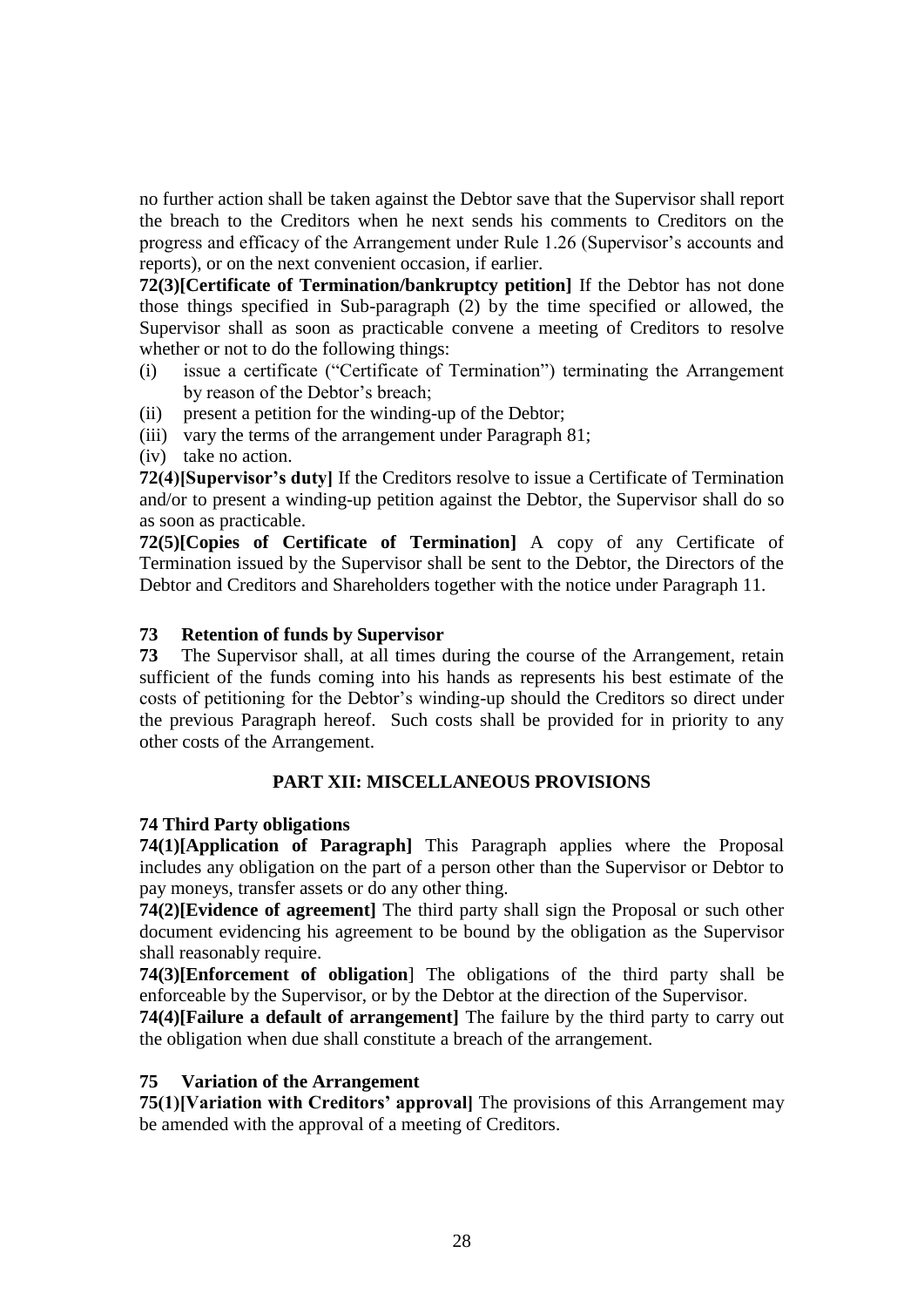**75(2)[Consent of Debtor/third party to variation required**] No variation of the terms of the Arrangement shall be of any effect unless made with the consent of the Debtor and any third party affected thereby.

**75(3)[Saving for certain rights]** No variation which restricts the following rights shall be of effect:

- (a) the right of any Secured Creditor to enforce his Security, except with the Secured Creditor's consent;
- (b) the right of a Preferential Creditor to be paid in priority to other Creditors, except with that Creditor's consent;
- (c) the right of a Preferential Creditor to be paid pro rata with other Preferential Creditors, except with that Creditor's consent.

**75(4)[Unfair prejudice and material irregularity]** No variation shall be of effect if it unfairly prejudices the rights of any Creditor or if there has been any material irregularity in the operation of the provisions of this Paragraph.

**75(5)[Meeting of Creditors]** When convening a meeting of creditors, notice shall include details of the proposed variation. The meeting will be convened pursuant to Section 4 of the Act and 1.13 and 1.21 of the Rules with the following amendments.

- (a) reference to "the proposal" to read "proposed variation"
- (b) reference to the "Nominee" to read "Supervisor"
- (c) creditors' claims for voting purposes will be calculated with reference to the date of the meeting held to consider the original proposals

(d) no variation will be considered which proposes to change the Supervisor

**75(6)[Restriction on variation]** No variation shall be of effect if it causes the Arrangement to cease to be a voluntary arrangement within Part I of the Act.

#### **76 Tax liabilities arising on realisations**

**76(1)[Tax to be paid out of proceeds**] Taxation liabilities of the Debtor arising on the sale or other realisation of any asset subject to the Arrangement shall, in so far as those proceeds are sufficient, be discharged out of the sale proceeds of the asset in question.

#### **77 Invalidity and/or illegality**

**77** If any provision or part of the Arrangement is found to be contrary to the Act or Rules, illegal, invalid or contrary to public policy, that will not affect the validity of the remainder of the Arrangement and the provision or part of the Arrangement in question shall be construed accordingly.

#### **78 Claims of the landlord**

**78(1)**[Claims of Landlord] A liability or debt arising in respect of any leasehold premises or licence to occupy will be dealt with as follows:

(a) arrears of rent and any other debt or liability due as at the date of the Arrangement was approved will rank as an unsecured creditor

(b) if the Company vacates the premises during the course of the Arrangement, the landlords claim for any debt or liability arising after approval of the Arrangement will be an unsecured claim by virtue that it was a contingent claim existing at the date the Arrangement was approved. The amount of the claim will be calculated as the lower